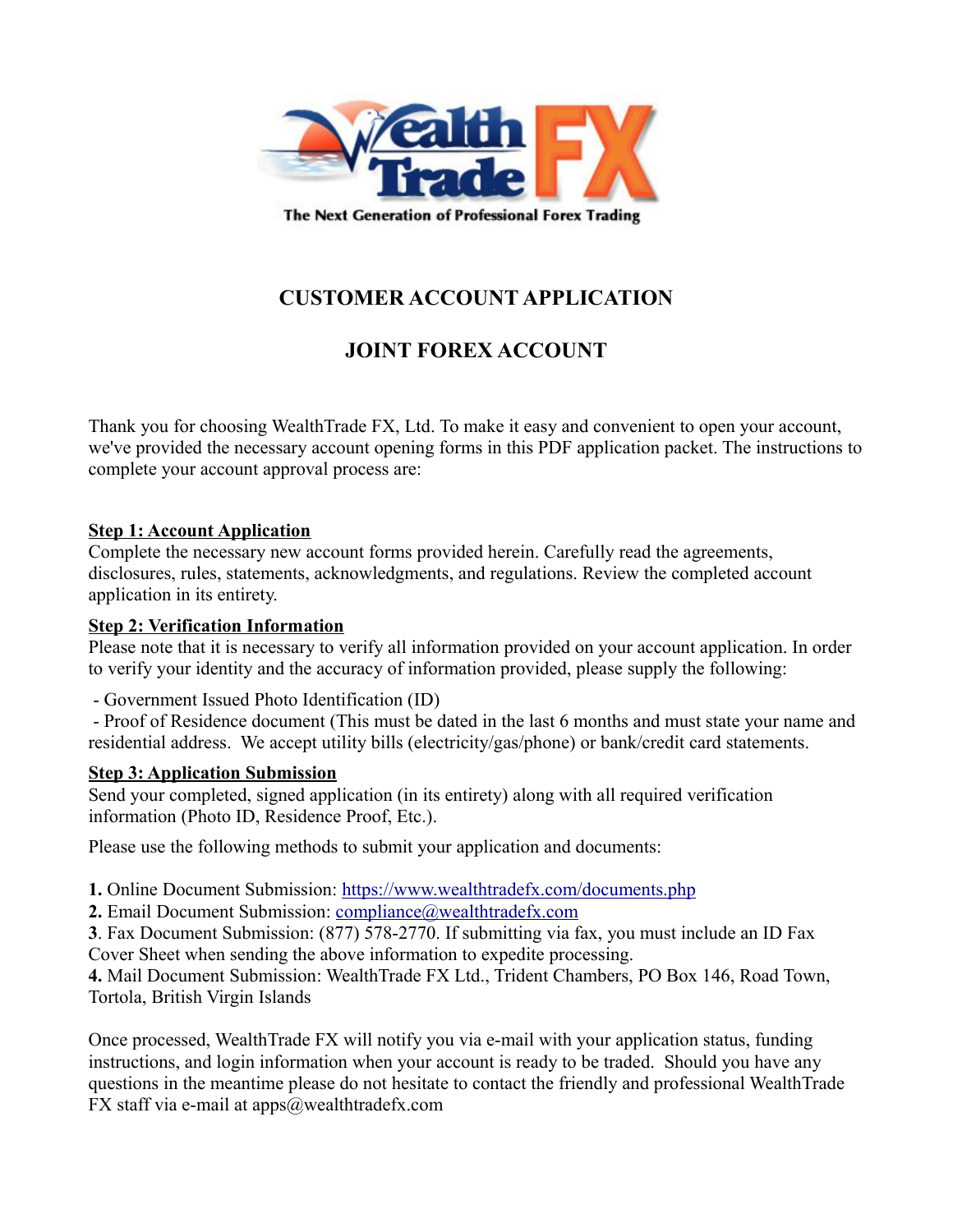# **To get started, please fill in your details in the below application form.**

If you have any trouble completing this form or require any assistance, please email us at Support@WealthTradeFX.com. We look forward to welcoming you as a WealthTrade FX trader.

\*Mandatory fields

### **Primary Account Holder's Personal Details**

| First Name: *                                       |
|-----------------------------------------------------|
| Last Name: *                                        |
| Email: *                                            |
| Email Confirm: *                                    |
| Gender: * O Male O Female                           |
| Marital Status: * O Married O Single                |
| Please Select<br>Number of Dependents: *            |
| Day<br>Month<br>Year<br>Date of Birth:*             |
| Please Select<br>Citizenship: $*$                   |
| Country of Residence: * Please Select               |
| <b>Primary Account Holder's Contact Information</b> |

| Address $1: *$           |
|--------------------------|
| Address 2:               |
| City: $*$                |
| State/Providence: *      |
| Zip/Postal code: $*L$    |
| Country: * United States |
| Phone Number: *          |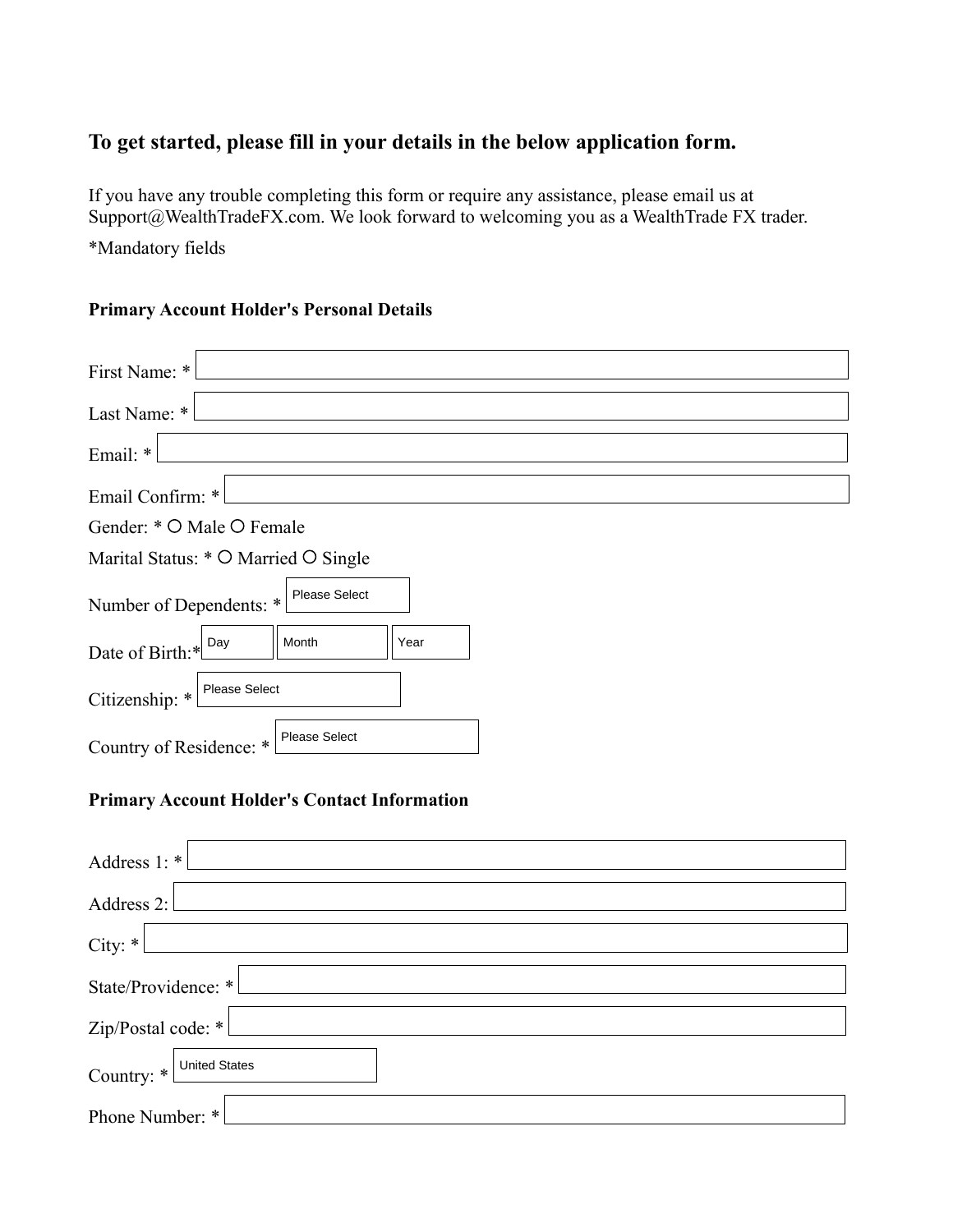### **Primary Account Holder's Personal Identification Information**

| SSN or Government Issue ID: *                            |  |
|----------------------------------------------------------|--|
| Drivers License, Passport, Voter Registration Number: *! |  |

# **Secondary Account Holder's Personal Details**

| First Name: *                                   |
|-------------------------------------------------|
| Last Name: *                                    |
| Email: *                                        |
| Email Confirm: *                                |
| Gender: * O Male O Female                       |
| Marital Status: * O Married O Single            |
| Please Select<br>Number of Dependents: *        |
| Day<br>Month<br>Year<br>Date of Birth:*         |
| <b>Please Select</b><br>Citizenship: *          |
| <b>Please Select</b><br>Country of Residence: * |

# **Secondary Account Holder's Contact Information**

| Address $1: *$           |
|--------------------------|
| Address 2:               |
| City: $*$                |
| State/Providence: *      |
| Zip/Postal code: $*$     |
| Country: * United States |
| Phone Number: *          |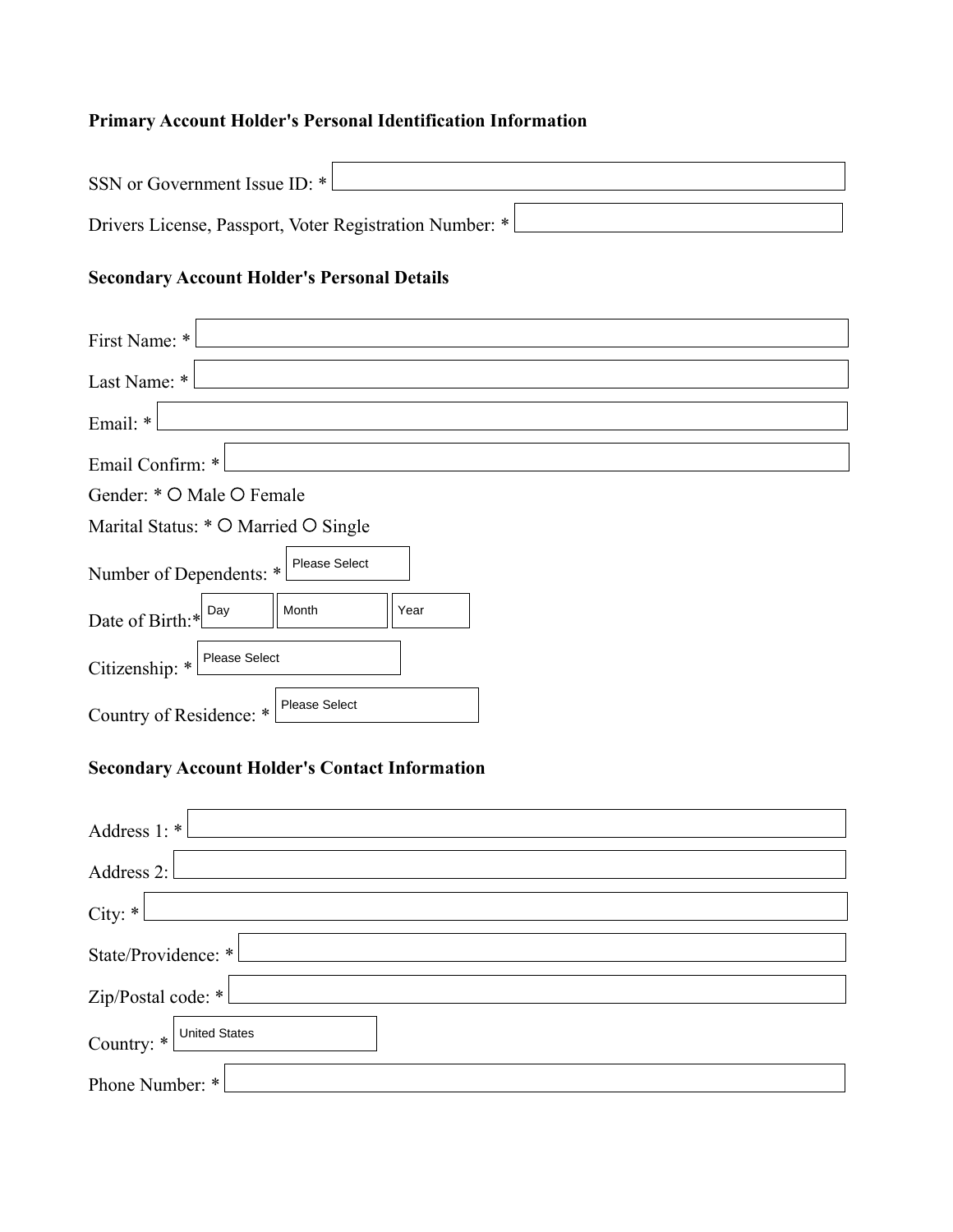# **Secondary Account Holder's Personal Identification Information**

| SSN or Government Issue ID: *                           |  |  |  |
|---------------------------------------------------------|--|--|--|
| Drivers License, Passport, Voter Registration Number: * |  |  |  |
| <b>Account Security</b>                                 |  |  |  |
| <b>Please Select</b><br>Security Question: *            |  |  |  |
| Answer: *                                               |  |  |  |
| <b>Account Details</b>                                  |  |  |  |
| WealthTraderFX Pro<br>Choose Preferred Platform: *      |  |  |  |
| Please Select<br>Choose Account Type: *                 |  |  |  |
| Please Select<br>Choose Currency Type: *                |  |  |  |
| Password: *                                             |  |  |  |

| Password: * l         |  |
|-----------------------|--|
|                       |  |
| Confirm Password: * L |  |
|                       |  |

# **Registration Options**

| Language: *                       | English |  |
|-----------------------------------|---------|--|
| \$5,000<br>Intended Investment: * |         |  |
| Leverage: *                       | 100:1   |  |

### **Primary Account Holder's Financial Information**

|                                     | How many years of experience do you have trading forex, commodities and/ or CFD's? |
|-------------------------------------|------------------------------------------------------------------------------------|
| Trading Experience: * Please Select |                                                                                    |
|                                     | In the past 12 months, how many times have you traded forex, commodities or CFD's? |
| Trading Frequency: * Please Select  |                                                                                    |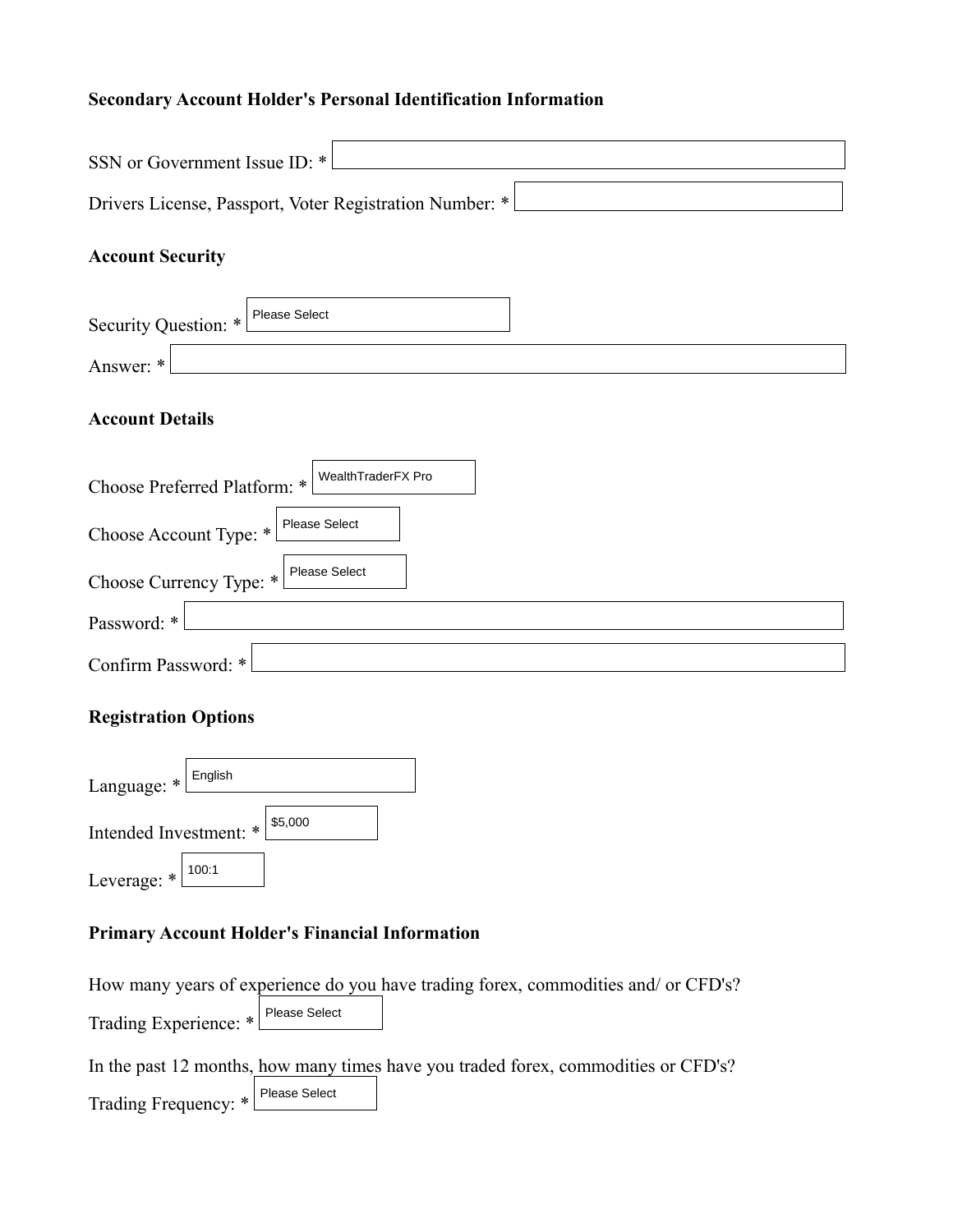| <b>Please Select</b><br>What is your estimated annual gross income? Estimated Gross Income: * |
|-----------------------------------------------------------------------------------------------|
| What is your main source of income? Income Source: * Please Select                            |
| What is your estimated net worth? Net Worth: * Please Select                                  |
| What is your liquid asset worth? Liquid Assets: * Please Select                               |
| Have you ever declared bankruptcy within the past 10 years?                                   |
| Bankruptcy Declaration: * Please Select                                                       |
| <b>Secondary Account Holder's Financial Information</b>                                       |
| How many years of experience do you have trading forex, commodities and/ or CFD's?            |
| Trading Experience: * Please Select                                                           |
| In the past 12 months, how many times have you traded forex, commodities or CFD's?            |
| Trading Frequency: * Please Select                                                            |
| <b>Please Select</b><br>What is your estimated annual gross income? Estimated Gross Income: * |
| What is your main source of income? Income Source: * Please Select                            |
| What is your estimated net worth? Net Worth: * Please Select                                  |
| Please Select<br>What is your liquid asset worth? Liquid Assets: *                            |
| Have you ever declared bankruptcy within the past 10 years?                                   |
| <b>Please Select</b><br>Bankruptcy Declaration: *                                             |

#### **Combined Experience & Qualifications**

\*Do you have any experience or qualifications that will help you in understanding our services?

 Occupational experience: I have a good understanding of leveraged derivatives through working in the financial sector.

 Qualifications: I have a good understanding of leveraged derivatives because of a relevant professional qualification and/or education.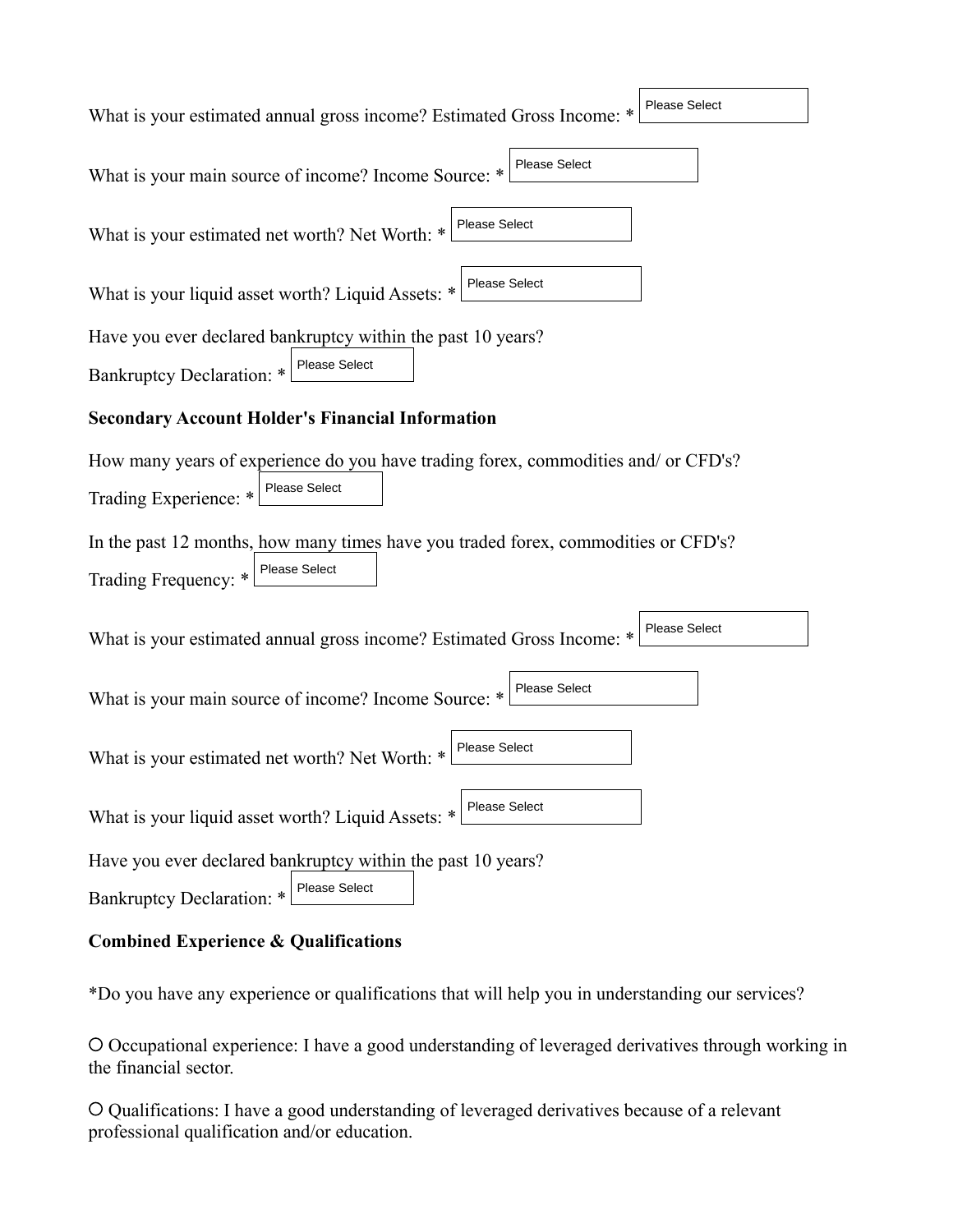I have used the Demo platform to gain experience of trading WealthTrade FX products

#### **Combined Relevance**

\* I consider WealthTrade FX's offered product(s) (as relevant) as being suitable products  $O$  Yes  $O$  No

\* Are you, or any person having interest in this account, a general partner, officer, director, owner of more than ten percent of the equity interest, associate person or employee of retail forex counterparty?  $O$  Yes  $O$  No

\* Are you, or any person having interest in this account, a relative of or do you share the same home with - a general partner, officer, director, owner of more than ten percent of the equity interest, associate person or employee of retail forex counterparty?  $O$  Yes  $O$  No

\* Are you or any person having interest in this account; 1) a member of any commodity exchange; 2) an Affiliated Person (AP) with any other CFTC, FSA or NFA registered firm; or 3) an employee of a regulatory agency?  $O$  Yes  $O$  No

#### **Trader Agreement**

In consideration of WealthTrade FX, LTD agreeing to carry one or more accounts of the undersigned ("Trader" or "Client") and providing services to Trader in connection with the purchase and sale of cash currencies (including financial instruments) and any similar instruments (collectively referred to as "OTCFX"), which may be purchased or sold by or through WealthTrade FX, LTD for Trader's accounts(s), Trader agrees as follows:

1. AUTHORIZATION TO TRADE. WealthTrade FX, LTD is authorized to purchase and sell OTCFX for Trader's account(s) with a counter party bank or sophisticated institutions or participants in accordance with Trader's oral or written or computer instructions. Unless instructed by Trader to the contrary in writing, WealthTrade FX, LTD is authorized to execute all orders with such banking institutions, counter party, bank, or sophisticated institutional participants as WealthTrade FX, LTD deems appropriate. WealthTrade FX, LTD shall be entitled to rely upon any oral or written communication or instructions received from Trader, including Trader's officers, partners, principals or employees, so long as WealthTrade FX, LTD does not have actual knowledge of the lack of authority of any such person ("Authorized Persons"). Trader agrees that such Authorized Persons are authorized on its behalf to furnish WealthTrade FX, LTD all data, information, instructions and authorizations required by WealthTrade FX, LTD to perform its services under this Client Agreement.

Trader authorizes WealthTrade FX, LTD to rely and act upon any instruction, authorization, data or information, which appear to be given by an Authorized Person to WealthTrade FX, LTD by any means, including instructions transmitted by electronic means or otherwise, and the production of a facsimile of a document purporting to bear the authorization of Trader. Trader therefore agrees that: (i) WealthTrade FX, LTD is authorized to act upon instructions without enquiring as to the validity of the instructions and to consider the instructions of like force and effect as written orders made by the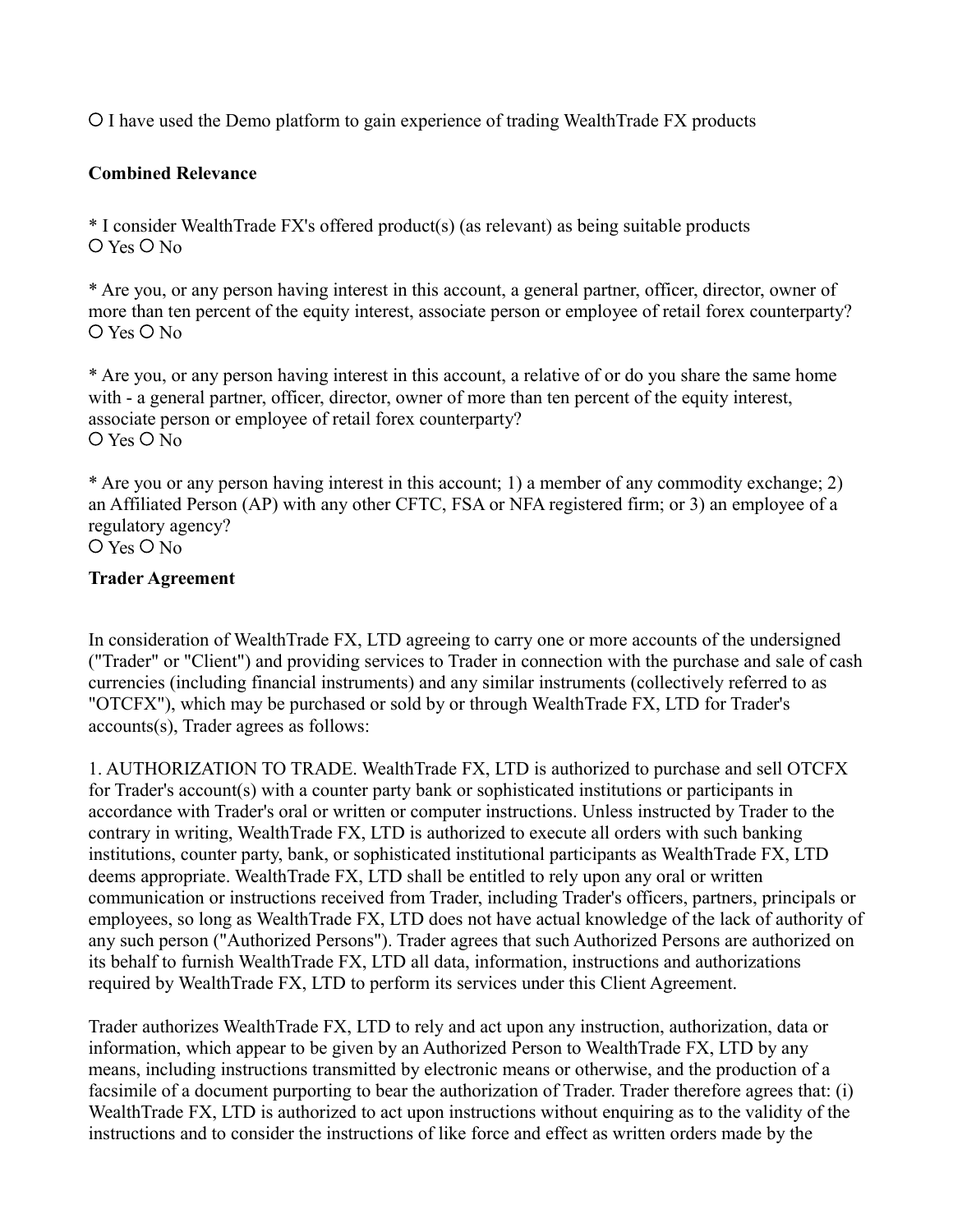Authorized Persons; (ii) Nothing in this section and no verification or attempted verification of any instruction or signatures at any time made by WealthTrade FX, LTD will obligate WealthTrade FX, LTD to verify the validity of the instructions or the signatures in any particular case; and (iii) Trader will bear the risk of all unauthorized instructions, by any of its representatives, employees, or agents, and where WealthTrade FX, LTD has acted in good faith and without negligence, Trader will indemnify WealthTrade FX, LTD against and save WealthTrade FX, LTD harmless from all losses, costs, fees, damages, expenses, claims, suits, demands and liabilities whatsoever that WealthTrade FX, LTD may suffer or incur or that may be brought against WealthTrade FX, LTD, in any way relating to or arising out of WealthTrade FX, LTD acting upon, delaying in acting upon or refusing to act upon any instruction or information provided to WealthTrade FX, LTD by Trader, including improper, unauthorized or fraudulent instructions given by any of Trader's employees, agents or representatives, even if such instructions were not in fact made with Trader's authority.

### 2. GOVERNMENTAL, COUNTERPARTY INSTITUTION AND INTERBANKING SYSTEM

RULES. All transactions under this Client Agreement shall be subject to the constitution, by-laws, rules, regulations, customs, usage, rulings and interpretations of the counterparty institution or other interbank market (and its clearing organization, if any) where executed and to all applicable Federal and State laws and regulations. If any statute shall hereafter be enacted or any rule or regulation shall hereafter be adopted which shall be binding upon WealthTrade FX, LTD and shall affect in any manner or be inconsistent with any of the provisions hereof, the affected provisions of this Client Agreement shall be deemed modified or superseded, as the case may be by the applicable provisions of such statute, rule or regulation, and all other provisions of this Client Agreement and provisions so modified shall in all respects continue in full force and effect. Trader acknowledges that all transactions under this Client Agreement are subject to the aforementioned regulatory requirements and Trader shall not thereby be given any independent legal or contractual rights with respect to such requirements.

3. MARGINS AND DEPOSIT REQUIREMENTS. Trader shall provide to and maintain with WealthTrade FX, LTD margin in such amounts and in such forms as WealthTrade FX, LTD, in its sole discretion, may require. Trader is aware and acknowledges that the requirements for margin vary, and may be changed from time to time, at WealthTrade FX, LTD's sole discretion, based upon account size, volume traded, and market conditions. Such margin requirements may be greater or less than margins required by a counterparty bank. WealthTrade FX, LTD may change margin requirements at any time. Trader agrees to deposit by immediate wire transfer such additional margin when and as required by WealthTrade FX, LTD and will promptly meet all margin calls in such mode of transmission as WealthTrade FX, LTD in its sole discretion designates. WealthTrade FX, LTD may at any time proceed to liquidate Trader's account in accordance with paragraph 7 below and any failure by WealthTrade FX, LTD to enforce its rights hereunder shall not be deemed a waiver by WealthTrade FX, LTD to enforce its rights thereafter. No previous margin requirement by WealthTrade FX, LTD shall preclude WealthTrade FX, LTD from increasing that requirement without prior notice. WealthTrade FX, LTD retains the right to limit the amount and/or total number of open positions that Trader may acquire or maintain at WealthTrade FX, LTD. WealthTrade FX, LTD will attempt to execute all orders, which it may, in its sole discretion, choose to accept in accordance with the oral, written, or computer instructions of Trader's. WealthTrade FX, LTD reserves the right to refuse to accept any order or guarantee a market in which to offset. WealthTrade FX, LTD shall not be responsible for any loss or damage caused, directly or indirectly, by any events, actions or omissions beyond the control of WealthTrade FX, LTD including, without limitation, loss or damage resulting, directly or indirectly, from any delays or inaccuracies in the transmission of orders and/or information due to a breakdown in or failure of any transmission or communication facilities.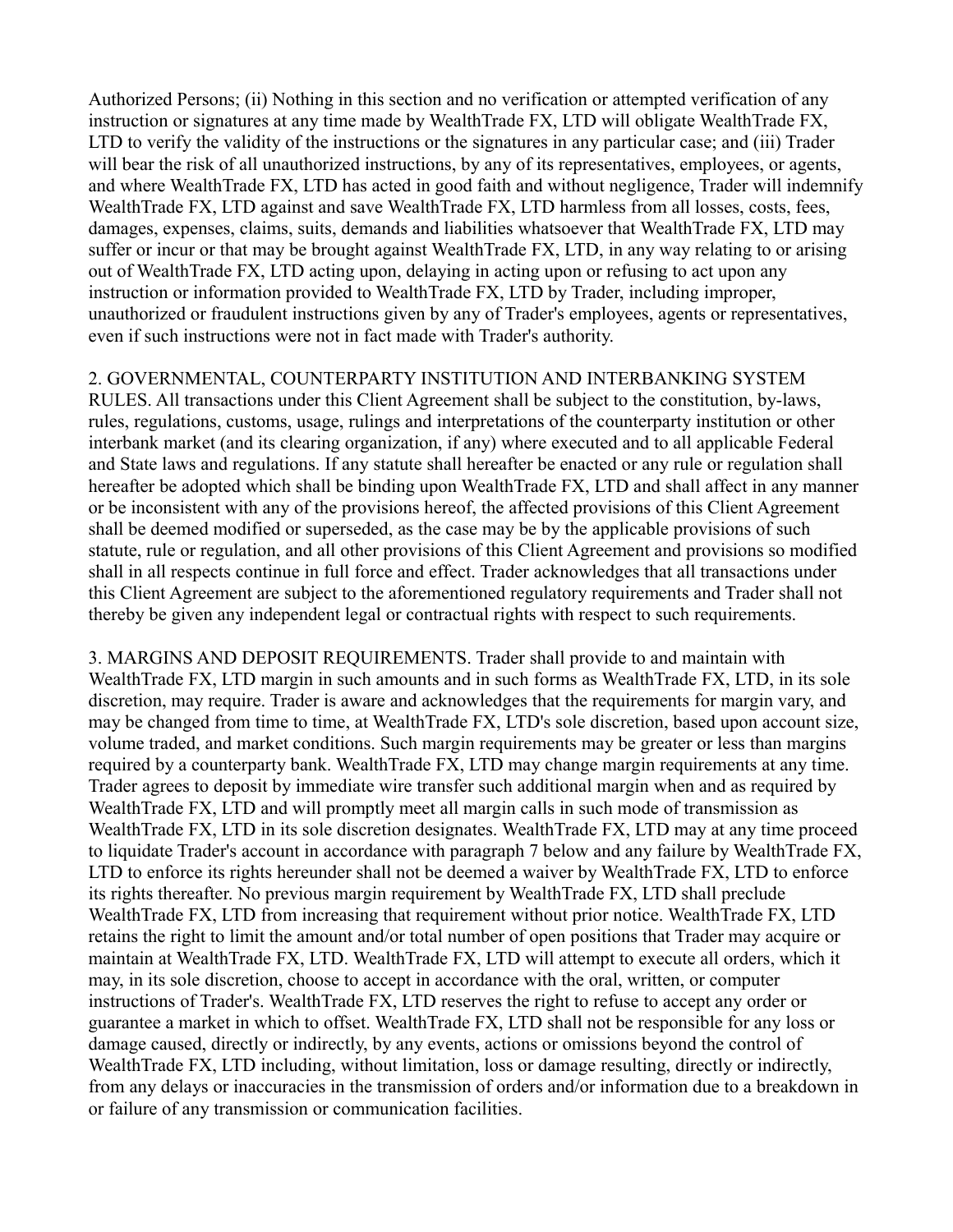4. PRIVACY POLICY. WealthTrade FX, LTD respects each individual's right to privacy. We value our relationship with you, and we take pride in maintaining loyalty and respect with each individual client by providing you with security. The provisions of this notice apply to former Clients as well as our current Clients.

a. Personal Information. When you apply for or maintain a live account with WealthTrade FX, LTD, we collect personal information about you for business purposes, such as evaluating your financial needs, processing your requests and transactions, informing you about products and services that may be of interest to you, and providing customer service. Such information may include: Application Information - Information you provide to us on applications and other forms, such as your name, address, birth date, social security number, occupation, assets, and income. Transaction Information - Information about your transactions with us and with our affiliates as well as information about our communications with you (Examples include your account balances, trading activity, your inquiries and our responses). Verification Information - Information necessary to verify your identity such as a passport or driver's license (Examples also include background information about you we receive from public records or from other entities not affiliated with WealthTrade FX, LTD). The USA Patriot Act requires us to collect information and take actions necessary to verify your identity.

b. About Cookies. Cookies are small files containing information that a Web site uses to track its visitors. WealthTrade FX, LTD may set and access WealthTrade FX, LTD cookies on your computer, enabling us to learn which advertisements and promotions bring users to our website. WealthTrade FX, LTD or any of its divisions may use cookies in connection with WealthTrade FX, LTD's products and services and to track your activities on our websites. Such information that we collect and share would be anonymous and not personally identifiable.

c. Security Technology. WealthTrade FX, LTD uses Secure Socket Layer (SSL) encryption technology in order to protect certain information that you submit. This type of technology protects you from having your information intercepted by anyone other than WealthTrade FX, LTD while it is being transmitted to us. We work hard to ensure that our websites are secure and that they meet industry standards. We also use other safeguards such as firewalls, authentication systems (e.g., passwords and personal identification numbers) and access control mechanisms to control unauthorized access to systems and data.

d. Sharing Information with our Affiliates. We may share personal information described above with our affiliates for business purposes, such as, but not limited to, servicing Client accounts and informing Clients about new products and services, or to aid in the trading activity of the company, its affiliates, or employees, and as permitted by applicable law. Our affiliates may include companies controlled or owned by us as well as companies that have an ownership interest in our company. The information we share with affiliates may include any of the information described above, such as your name, address, trading and account information. Our affiliates maintain the privacy of your information to the same extent WealthTrade FX, LTD does in accordance with this Policy.

e. Sharing Information with Third Parties. WealthTrade FX, LTD does not disclose your personal information to third parties, except as described in this Policy. Third party disclosures may include sharing such information with non-affiliated companies that perform support services for your account or facilitate your transactions with WealthTrade FX, LTD, including those that provide professional, legal, or accounting advice to WealthTrade FX, LTD. Non-affiliated companies that assist WealthTrade FX, LTD in providing services to you are required to maintain the confidentiality of such information to the extent they receive it and to use your personal information only in the course of providing such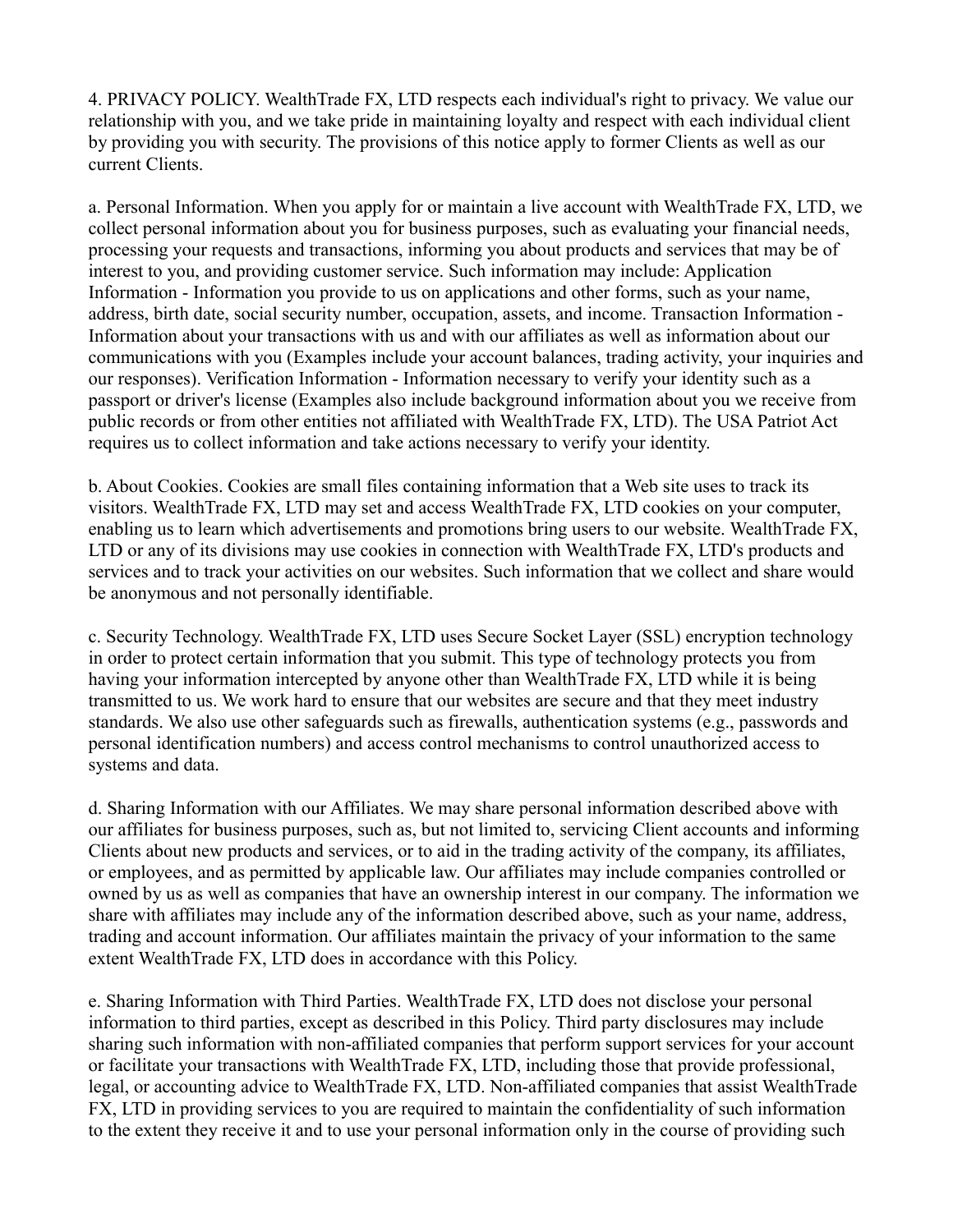services and only for the purposes that WealthTrade FX, LTD dictates. Additionally, in order to comply with the Commodity Futures Trading Commission ("CFTC") regulations, WealthTrade FX, LTD is obligated to regularly transmit copies of all account statements of any Client who is a related person of a Retail Forex Counterparty, as defined in Section 5.18 of the to the CFTC Regulation of Off-Exchange Retail Foreign Exchange Transactions and Intermediaries, to the related Retail Forex Counterparty. A related person when used in reference to a Retail Forex Counterparty means any general partner, officer, director, owner of more than ten percent of the equity interest, associated person or employee of the Retail Forex Counterparty, and any relative or spouse of any of the foregoing persons, or any relative of such spouse, who shares the same home as any of the foregoing persons. Furthermore, we may also disclose your personal information to third parties to fulfill your instructions or pursuant to your express consent. We want you to know that WealthTrade FX, LTD will not sell your personal information.

f. Regulatory Disclosure. Under limited circumstances, WealthTrade FX, LTD may disclose your personal information to third parties as permitted by, or to comply with, applicable laws and regulations. For example, we may disclose personal information to cooperate with regulatory authorities and law enforcement agencies to comply with subpoenas or other official requests, and as necessary to protect our rights or property. Except as described in this privacy policy, we will not use your personal information for any other purpose unless we describe how such information will be used at the time you disclose it to us or we obtain your permission.

g. Opt Out. You are not required to supply any of the personal information that we may request. However, failure to do so may result in our being unable to open or maintain your account or to provide services to you. While we make every effort to ensure that all information we hold about you is accurate, complete and up to date, you can help us considerably in this regard by promptly notifying us if there are any changes to your personal information. If you do not wish to have your personal information disclosed to our affiliates or other third parties as described in this Policy, please contact us via e-mail at: [compliance@](mailto:%20compliance@WealthTradeFX,%20LTD.com)wealthtradefx.com or send your request to: WealthTrade FX, LTD LLC Attention: Privacy Officer, Trident Chambers, PO Box 146, Road Town, Tortola, British Virgin Islands. Please be advised that if we receive such instruction we will not be able to service your account and must close any open and funded accounts that you have.

5. SETTLEMENT DATE AND ROLLOVERS. All Spot currency positions will be posted to Trader's account in U.S. Dollars or other mutually agreed upon currency on the trade date and settled within 48 hours. The resulting position will automatically rollover for an additional 48 hour period unless (i) Trader gives satisfactory instructions for further delivery of the foreign currency subject to WealthTrade FX, LTD's usual and customary charges and re-delivery fees; or (ii) a Trader enters an order which is accepted by WealthTrade FX, LTD in its sole discretion to offset the Spot currency position. Trader, by noon of the business day before the settlement date of the Spot currency position, shall provide WealthTrade FX, LTD with acceptable re-delivery or offset instructions. In the absence of timely and adequate instructions from Trader, WealthTrade FX, LTD is authorized, at WealthTrade FX, LTD's absolute discretion, to rollover the Currency positions in the OTCFX account(s) for Trader's Account(s) and at Trader's risk. A position may be credited or debited interest charges until the position is closed.

6. COLLATERAL AND LENDING AGREEMENT. All funds, currencies, and other property of Trader which WealthTrade FX, LTD or its affiliates may at any time be carrying for Trader (either individually, jointly with another, or as a guarantor of the account of any other person,) or which may at any time be in its possession or control or carried on its books for any purpose, including safekeeping, are to be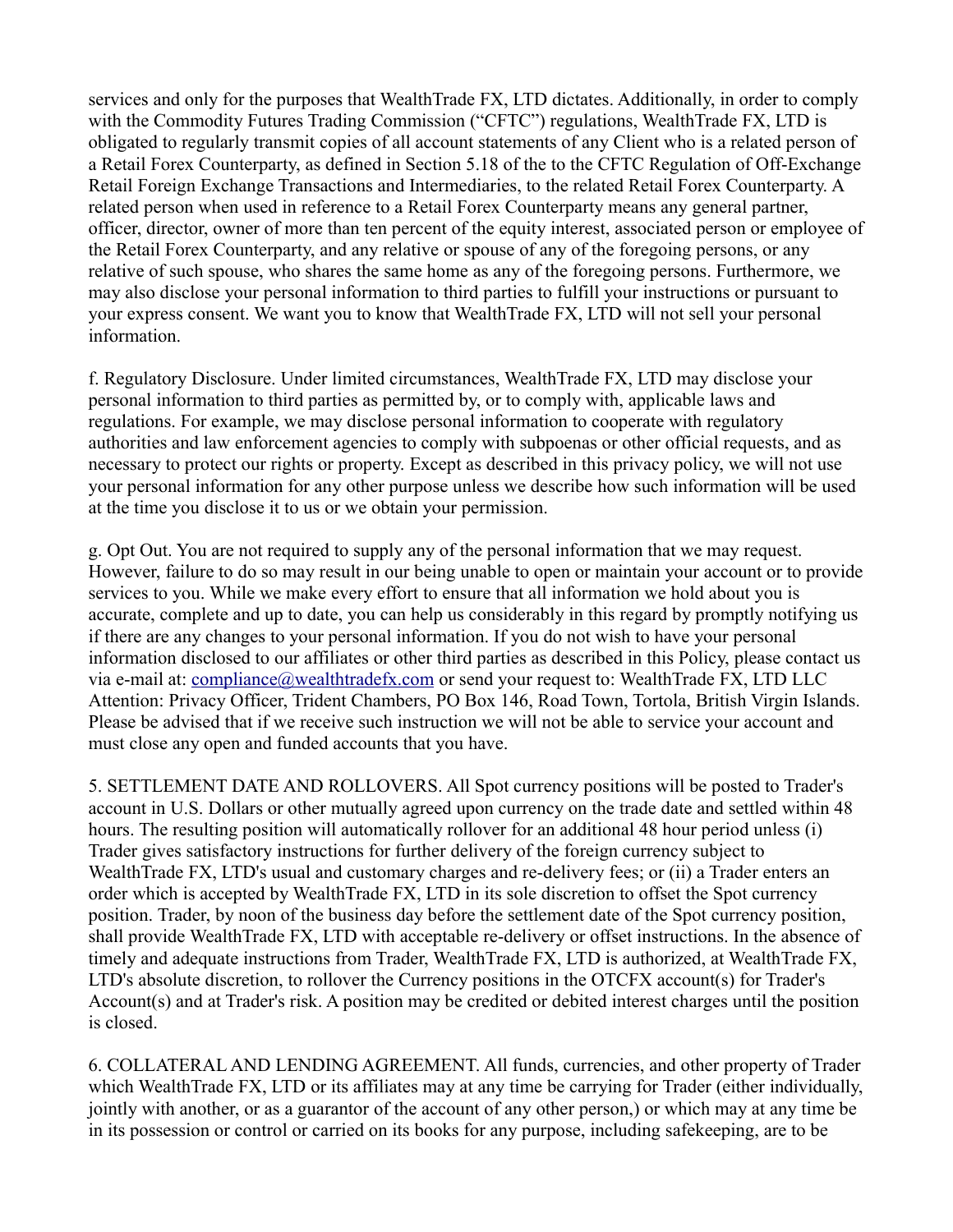held by WealthTrade FX, LTD as security and subject to a general lien and right of set-off for liabilities of Trader to WealthTrade FX, LTD whether or not WealthTrade FX, LTD has made advances in connection with such funds, currencies or other property, and irrespective of the number of accounts Trader may have with WealthTrade FX, LTD. WealthTrade FX, LTD may in its discretion, at any time and from time to time, without notice to Trader, apply and/or transfer any or all funds, currencies or other property of Trader between any of Trader's accounts. Trader hereby also grants to WealthTrade FX, LTD the right to pledge, re-pledge, hypothecate, invest or loan, either separately or with the property of other Traders, to itself as broker or to others, any securities or other property of Trader held by WealthTrade FX, LTD as margin or security. WealthTrade FX, LTD shall at no time be required to deliver to Trader the identical property delivered to or purchased by WealthTrade FX, LTD for any account of Trader. The purpose of the Lending Agreement is to allow WealthTrade FX, LTD to use the currencies, property, depository receipts as collateral.

7. LIQUIDATION OF ACCOUNTS. In the event of (a) the death or judicial declaration of incompetence of Trader; (b) the filing of a petition in bankruptcy, or a petition for the appointment of a receiver, or the institution of any insolvency or similar proceeding by or against Trader; (c) the filing of an attachment against any of Trader's accounts carried by WealthTrade FX, LTD, (d) insufficient margin, or WealthTrade FX, LTD's determination that any collateral deposited to protect one or more accounts of Trader is inadequate, regardless of current market quotations, to secure the account; (e) Trader's failure to provide WealthTrade FX, LTD any information requested pursuant to this Client Agreement; or (f) any other circumstances or developments that WealthTrade FX, LTD deems appropriate for its protection, and in WealthTrade FX, LTD's sole discretion, it may take one or more, or any portion of, the following actions: (1) satisfy any obligation Trader may have to WealthTrade FX, LTD, either directly or by way of guaranty of suretyship, out of any of Trader's funds or property in its custody or control; (2) sell any or purchase any or all Spot currency positions held or carried for Trader; and (3) cancel any or all outstanding orders, or any other commitments made on behalf of Trader. Any of the above actions may be taken without demand for margin or additional margin, without prior notice of sale or purchase or other notice to Trader, Trader's personal representatives, heirs, executors, administrators, trustees, legatees or assigns and regardless of whether the ownership interest shall be solely Trader's or held jointly with others. In liquidation of Trader's long or short positions, WealthTrade FX, LTD may, in its sole discretion, offset in the same settlement or it may initiate new long or short positions in order to establish a spread or straddle which in WealthTrade FX, LTD's sole judgment may be advisable to protect or reduce existing positions in Trader's account. Any sales or purchases hereunder may be made according to WealthTrade FX, LTD's judgment and at its discretion with any interbank or other exchange market where such business is then usually transacted or at a public auction or private sale, and WealthTrade FX, LTD may purchase the whole or any part thereof free from any right of redemption. Trader will not be responsible for debit balances directly resulting from trading activity.

8. SETTLEMENT DATE OFFSET INSTRUCTIONS. WealthTrade FX, LTD in its sole and absolute direction may accept or reject orders to offset current Spot currency positions of Trader. WealthTrade FX, LTD reserves the right to refuse to accept any order or guarantee a market in which to offset. Offset arrangements on Spot currency positions arriving at settlement date must be negotiated and accepted by WealthTrade FX, LTD at least one (1) business day prior to the settlement date or rollover.

9. CHARGES. Trader shall pay such brokerage, commission and special service and all other charges (including, without limitation, markups and markdowns, statement charges, idle account charges, order cancellation charges, account transfer charges or other charges), fees (including, without limitation, fees imposed by any interbank agency, bank, contract markets or other regulatory or self-regulatory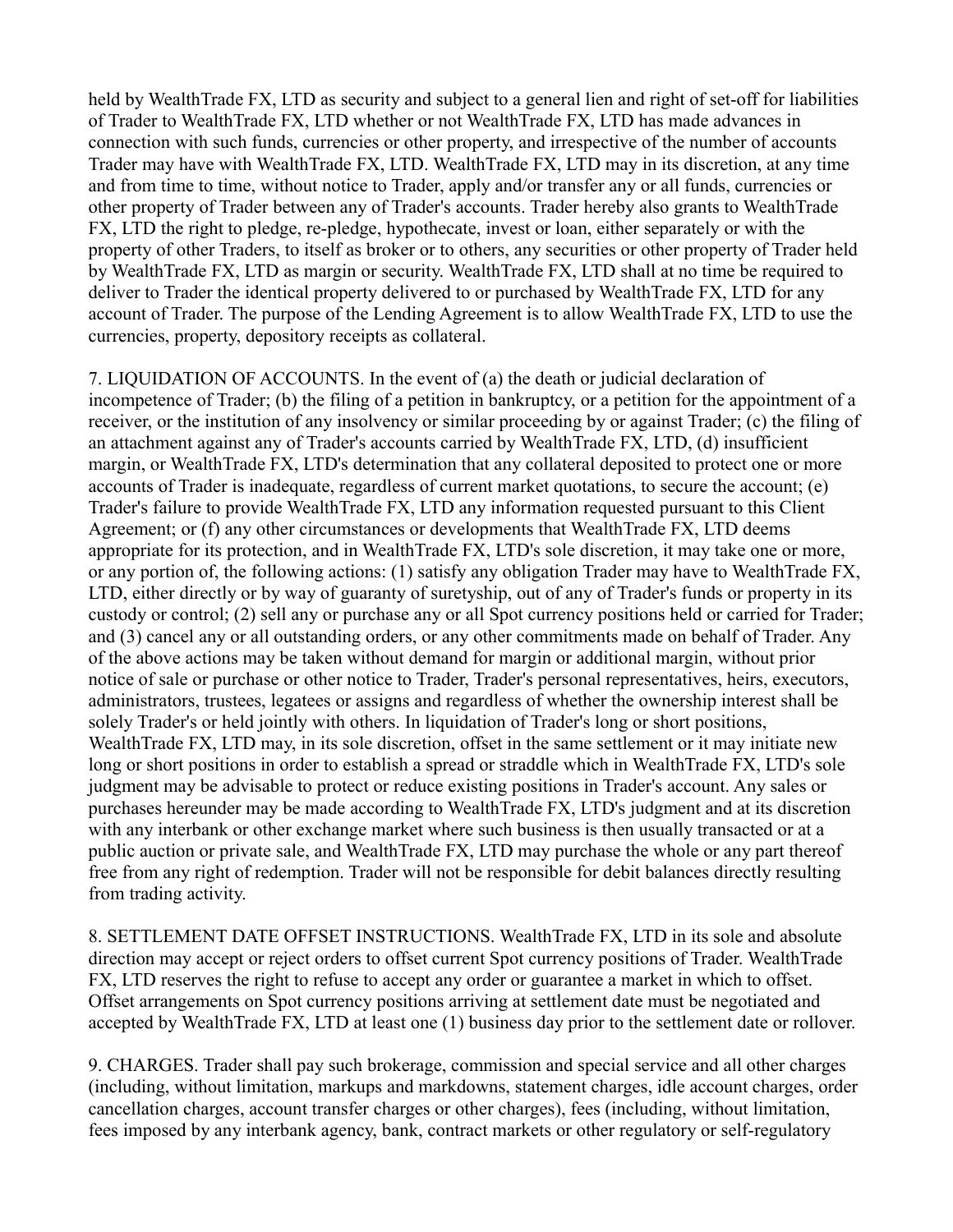organizations) arising out of WealthTrade FX, LTD providing services hereunder. If Trader uses WealthTrade FX, LTD's "Active Trader" platform, Trader consents to pay a commission charge at a rate of fifty (\$50) USD per million base currency traded, per side. WealthTrade FX, LTD may change its commission, charges, and/or fees without notice. Trader agrees to be liable to WealthTrade FX, LTD for interest on amounts due from Trader to WealthTrade FX, LTD at an interest rate equal to three (3) percentage points above the then prevailing prime rate at WealthTrade FX, LTD principal bank or the maximum interest rate allowed by law, whichever is lower. All such charges shall be paid by Trader as they are incurred, or as WealthTrade FX, LTD in its sole and absolute discretion, may determine, and Trader hereby authorizes WealthTrade FX, LTD to withdraw the amount of any such charges from Trader's accounts(s). Trader agrees to pay a transfer fee, to be designated by WealthTrade FX, LTD in the event Trader instructs WealthTrade FX, LTD to transfer open positions, moneys, and/or property of Trader's account to another institution. If there are no transactions on your account for at least one (1) year, and your account balance is \$50 or less, you will be subject to a dormant account administrative fee (the "Fee"). The Fee will be equal to the lesser of \$50 or the remaining balance in your account. Upon assessment of the Fee, your account will automatically be closed.

10. STATEMENTS AND CONFIRMATION. Reports of the confirmation of orders and statements of accounts for Trader shall be deemed correct and shall be conclusive and binding upon Trader if not objected to immediately upon receipt and confirmed in writing within (1) day after transmittal to Trader by posting on the Internet, or otherwise. Margin calls shall be conclusive and binding unless objected to immediately in writing. In lieu of sending trade confirmation via postal mail, WealthTrade FX, LTD will provide Trader Internet access to view his account at any time with an online login. Written objections on Trader's part shall be directed to WealthTrade FX, LTD at its home office located at the most recent address as indicated on the WealthTrade FX, LTD website, and shall be deemed received only if actually delivered or mailed by registered mail, return receipt requested. Failure to object shall be deemed ratification of all actions taken by WealthTrade FX, LTD or WealthTrade FX, LTD's agents prior to Trader's receipt of said reports. Trader's failure to receive a trade confirmation shall not relieve Trader of the obligation to object as set out herein. Once an order or trade has been placed, and confirmation has been delivered, it is the sole responsibly of Trader to keep track of the account's orders and positions.

11. COMMUNICATIONS. Reports, statements, notices and any other communications may be transmitted to Trader via the email address on Trader's application, WealthTrade FX, LTD Trading Station Platform, or to such other email address as Trader may from time to time designate in writing to WealthTrade FX, LTD. All communications so sent, whether by mail, email, telegraph messenger or otherwise, shall be deemed transmitted by WealthTrade FX, LTD when electronically submitted or deposited in the United States mail, or when received by a transmitting agent, and deemed delivered to Trader personally, whether actually received by Trader or not.

12. WealthTrade FX, LTD RESPONSIBILITIES. WealthTrade FX, LTD will not be responsible for delays in the transmission of orders due to a breakdown or failure of transmission or communication facilities, electrical power outage or for any other cause beyond WealthTrade FX, LTD's control or anticipation. WealthTrade FX, LTD shall only be liable for its actions directly attributable to negligence, willful default or fraud on the part of WealthTrade FX, LTD. WealthTrade FX, LTD shall not be liable for losses arising from the default of any agent or any other party used by WealthTrade FX, LTD under this Client Agreement.

13. CURRENCY FLUCTUATION RISK. If Trader directs WealthTrade FX, LTD to enter into any currency transaction: (a) any profit or loss arising as a result of a fluctuation in the exchange rate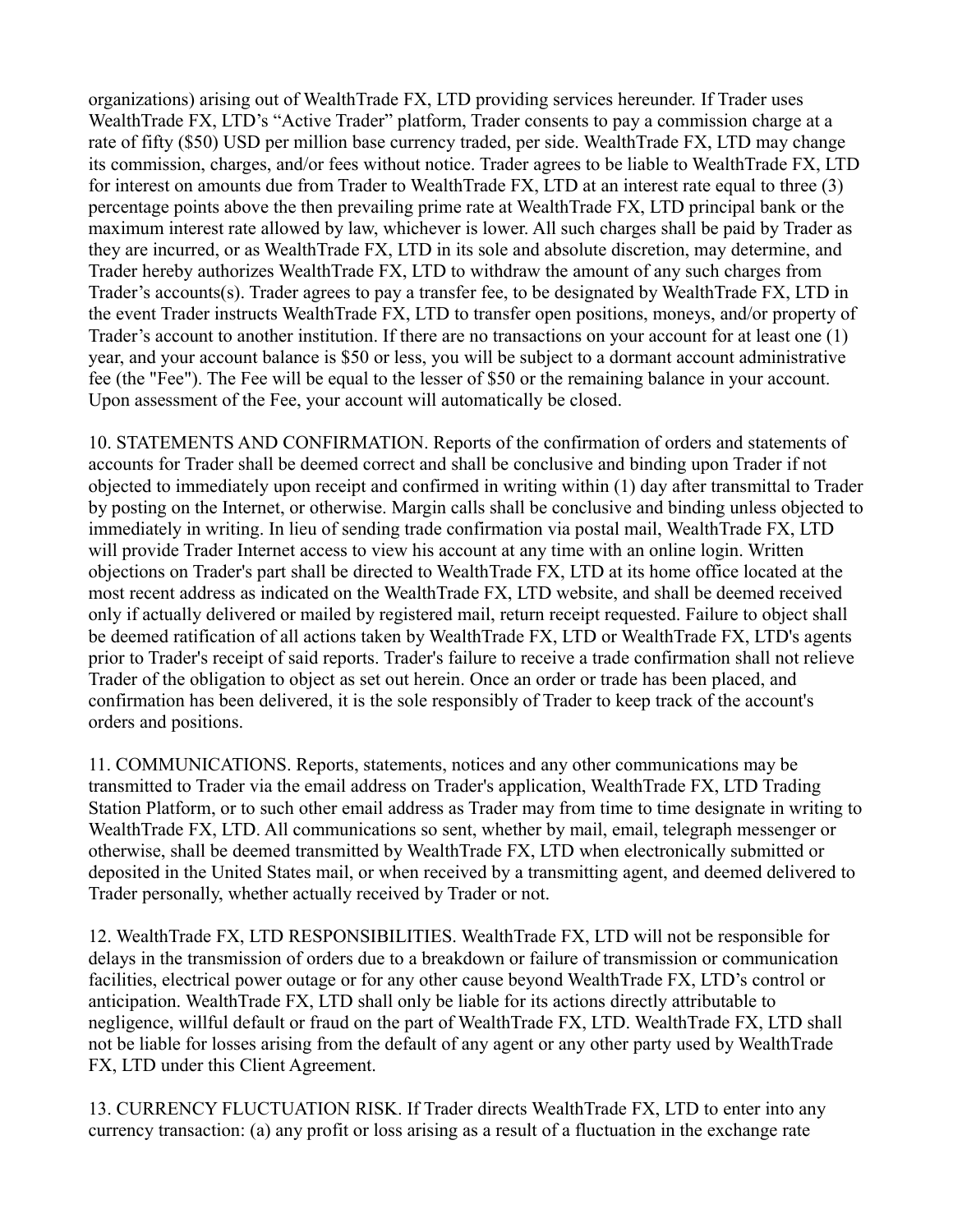affecting such currency will be entirely for Trader's account and risk; (b) all initial and subsequent deposits for margin purposes shall be made in U.S. dollars, in such amounts as WealthTrade FX, LTD may in its sole discretion require; and (c) WealthTrade FX, LTD is authorized to convert funds in Trader's account for margin into and from such foreign currency at a rate of exchange determined by WealthTrade FX, LTD in its sole discretion on the basis of the then prevailing money market rates.

14. RISK ACKNOWLEDGMENT. Trader acknowledges that investments in leveraged and nonleveraged transactions are speculative, involves a high degree of risk, and is appropriate only for persons who can assume risk of loss in excess of their margin deposit. Trader understands that because of the low margin normally required in OTCFX trading, price changes in OTCFX may result in significant losses that may substantially exceed Trader's investment and margin deposit. Trader warrants that Trader is willing and able, financially and otherwise, to assume the risk of OTCFX trading, and in consideration of WealthTrade FX, LTD's carrying his/her account(s), Trader agrees not to hold WealthTrade FX, LTD responsible for losses incurred through following its trading recommendations or suggestions or those of its employees, agents or representatives. Trader recognizes that guarantees of profit or freedom from loss are impossible of performance in OTCFX trading. Trader acknowledges that Trader has received no such guarantees from WealthTrade FX, LTD or from any of its representatives or any referring broker or other entity with whom Trader is conducting his/her WealthTrade FX, LTD account and has not entered into this Client Agreement in consideration of or in reliance upon any such guarantees or similar representations.

15. TRADING RECOMMENDATIONS. (a) Trader acknowledges that (i) any market recommendations and information communicated to Trader by WealthTrade FX, LTD or by any person within the company, does not constitute an offer to sell or the solicitation of an offer to buy any OTCFX position, (ii) such recommendation and information, although based upon information obtained from sources believed by WealthTrade FX, LTD to be reliable, may be based solely on an opinion and that such information may be incomplete and may be unverified, and (iii) WealthTrade FX, LTD makes no representation, warranty or guarantee as to, and shall not be responsible for, the accuracy or completeness of any information or trading recommendation furnished to Trader. Trader acknowledges that WealthTrade FX, LTD and/or its officers, directors, affiliates, associates, stockholders or representatives may have a position in or may intend to buy or sell currencies, which are the subject of market recommendations furnished to Trader, and that the market position of WealthTrade FX, LTD or any such officer, director, affiliate, associate, stockholder or representative may not be consistent with the recommendations furnished to Trader by WealthTrade FX, LTD. Trader acknowledges that WealthTrade FX, LTD makes no representations concerning the tax implications or treatment of trading Forex; and, (b) Trader further acknowledges that should Trader grant trading authority or control over Trader's account to a third party ("Trading Agent"), whether on a discretionary or non-discretionary basis, WealthTrade FX, LTD shall in no way be responsible for reviewing Trader's choice of such Trading Agent nor making any recommendations with respect thereto. Trader understands that WealthTrade FX, LTD makes no warranties nor representations concerning the Trading Agent, that WealthTrade FX, LTD shall not be responsible for any loss to Trader occasioned by the actions of the Trading Agent and that WealthTrade FX, LTD does not, by implication or otherwise, endorse or approve of the operating methods of the Trading Agent. If Trader gives Trading Agent authority to exercise any of its rights over Trader's account(s), Trader understands that Trader does so at Trader's own risk.

16. TRADER REPRESENTATIONS AND WARRANTIES. Trader represents and warrants that: (a) Trader is of sound mind, legal age and legal competence; and, (b) No person other than Trader has or will have an interest in Trader's account(s); and, (c) Trader hereby warrants that regardless of any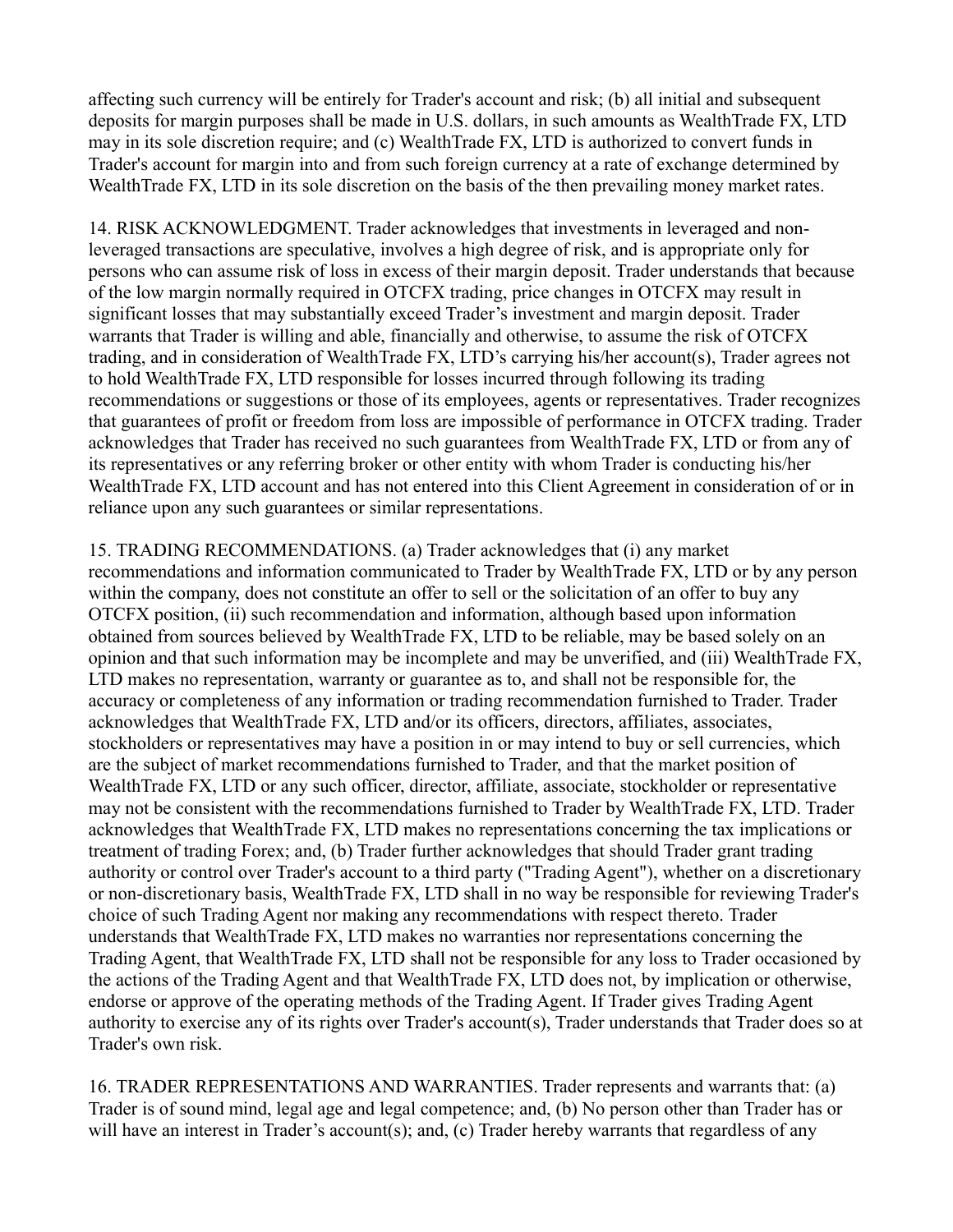subsequent determination to the contrary, Trader is suitable to trade OTCFX; and (d) Trader is not now an employee of any exchange, any corporation in which any exchange owns a majority of the capital stock, any member of any exchange and/or firm registered on any exchange, or any bank, trust, or insurance company that trades the same instruments as those offered by WealthTrade FX, LTD, and in the event that Trader becomes so employed, Trader will promptly notify WealthTrade FX, LTD at its home office in writing of such employment; and, (e) All the information provided in the information portion of this Client Agreement is true, correct and complete as of the date hereof and Trader will notify WealthTrade FX, LTD promptly of any changes in such information; and (f) Trader will not enter into any Trade for the purposes of arbitrage, scalping or to exploit any temporal and/or minor inaccuracy in any exchange rate.

17. DISCLOSURE OF FINANCIAL INFORMATION. The Trader represents and warrants that the financial information disclosed to WealthTrade FX, LTD in this document is an accurate representation of the Trader's current financial condition. The Trader represents and warrants that in determining the Trader's Net Worth, Assets and Liabilities were carefully calculated then Liabilities were subtracted from Assets to determine the value that the Trader has included in the financial information as Net Worth. The Trader represents and warrants that in determining the value of Assets, the Trader included cash and/or cash equivalents, U.S. Government and Marketable securities, real estate owned (excluding primary residence), the cash value of life insurance and other valuable Assets. The Trader represents and warrants that in determining the value of Liabilities, the Trader included notes payable to banks (secured and unsecured), notes payable to relatives, real estate mortgages payable (excluding primary residence) and other debts. The Trader represents and warrants that in determining the Trader's Liquid Assets the Trader included only those Assets that can be quickly (within one day's time) converted to Cash. The Trader represents and warrants that the Trader has very carefully considered the portion of the Trader's assets which the Trader considers to be Risk Capital. The Trader recognizes that Risk Capital is the amount of money the Trader is willing to put at risk and if lost would not, in any way, change the Trader's lifestyle. The Trader agrees to immediately inform WealthTrade FX, LTD if the Trader's financial condition changes in such a way to reduce the Trader's Net Worth, Liquid Assets and/or Risk Capital.

18. NO GUARANTEES. Trader acknowledges that Trader has no separate agreement with Trader's broker or any WealthTrade FX, LTD employee or agent regarding the trading in Trader's WealthTrade FX, LTD account, including any agreement to guarantee profits or limit losses in Trader's account. Trader understands that Trader is under an obligation to notify WealthTrade FX, LTD's Compliance Officer immediately in writing as to any agreement of this type. Further, Trader understands that any representations made by anyone concerning Trader's account that differ from any statements Trader receives from WealthTrade FX, LTD must be brought to the attention of WealthTrade FX, LTD's Compliance Officer immediately in writing. Trader understands that Trader must authorize every transaction prior to its execution unless Trader has delegated discretion to another party by signing WealthTrade FX, LTD's limited power of attorney (LPOA), and any disputed transactions must be brought to the attention of WealthTrade FX, LTD's Compliance Officer pursuant to the notice requirements of this Client Agreement. Trader agrees to indemnify and hold WealthTrade FX, LTD harmless from all damages or liability resulting from Trader's failure to immediately notify WealthTrade FX, LTD's Compliance Officer of any of the occurrences referred to herein. All notices required under this section shall be sent to WealthTrade FX, LTD at its home office.

19. CREDIT. Trader authorizes WealthTrade FX, LTD or agents acting on behalf of WealthTrade FX, LTD to investigate Trader's credit standing and in connection therewith to contact such banks, financial institutions and credit agencies as WealthTrade FX, LTD shall deem appropriate to verify information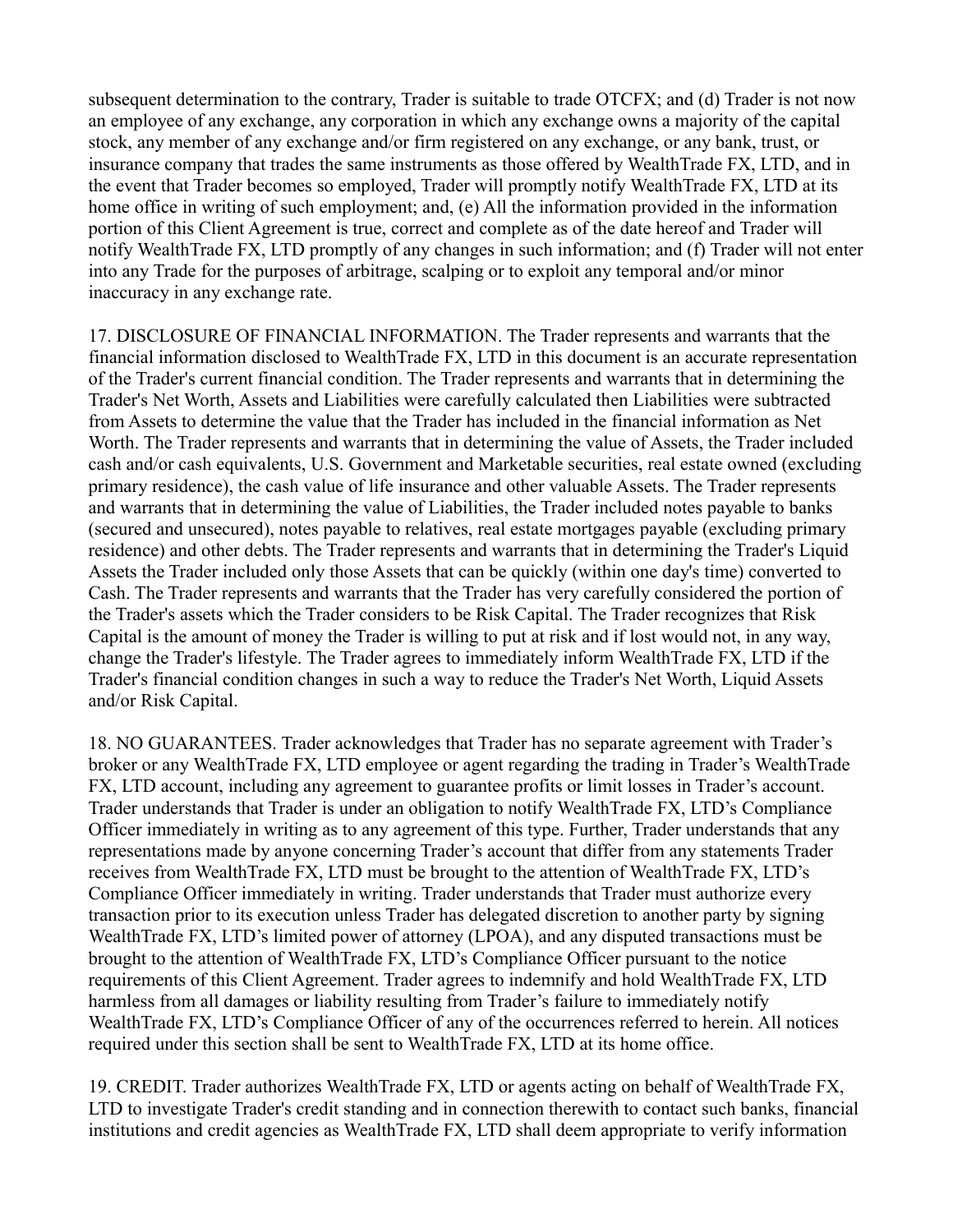regarding Trader. Trader further authorizes WealthTrade FX, LTD to investigate Trader's current and past investment activity, and in connection therewith, to contact such futures commission merchants, exchanges, broker/dealers, banks, and compliance data centers as WealthTrade FX, LTD shall deem appropriate. Upon reasonable request made in writing by Trader to WealthTrade FX, LTD, Trader shall be allowed to review any records maintained by WealthTrade FX, LTD relating to Trader's credit standing. Trader shall also be allowed, at Trader's sole cost and expense, to copy such records.

20. JOINT ACCOUNTS. (a) If this account is held by more than one (1) person, all of the joint holders are jointly and severally liable to WealthTrade FX, LTD for any and all obligations arising out of transactions in the account and agree to be bound by all terms and conditions of this Client Agreement signed by each party. WealthTrade FX, LTD is authorized to accept instructions and to send confirmations to any one of the joint owners, and the Client hereby further appoints any and all of said joint owners as Client's agent for receipt of confirmations and hereby waives any right to receive confirmations otherwise. Any one or more of the joint owners shall have full authority for the account and risk in the name of the joint account.

(b) If this account is a joint account, in the event of the death of any of the Client's, the survivor(s) shall immediately give WealthTrade FX, LTD written notice thereof, and WealthTrade FX, LTD, before or after receiving such notice, may take such action, institute such proceedings, require such papers, retain such portion of the account, and restrict transactions in the account as WealthTrade FX, LTD may deem advisable to protect WealthTrade FX, LTD against any tax, liability, penalty, or loss under any present or future laws or otherwise. The estate(s) of any of the Clients who shall have died shall be liable, and the survivor(s) shall continue to be liable, to WealthTrade FX, LTD for any debit balance or loss in the account in any way resulting from the completion of transactions initiated prior to the receipt by WealthTrade FX, LTD of the written notice of the death of the decedent, or incurred in the liquidation of the account, or the adjustment of the interests of the respective parties.

(c) If this account is held by tenants in common, then, in the event that the account is closed or upon receipt of a certified document evidencing death or legal incapacity of any tenant, the account shall be divided in equal shares unless WealthTrade FX, LTD is otherwise notified, in writing, signed by all joint owners of the amounts to be distributed to the individual joint owners.

(d) If this account is held by the parties as joint tenants with rights of survivorship, then, upon receipt of a certified document evidencing death or legal incapacity of one of the parties, the remaining party or parties shall continue this account in their name as sole or joint owners with all the terms and conditions of said account continuing in full force and effect.

21. NO WAIVER. No provision of this Client Agreement may be waived unless the waiver is in writing and signed by both Trader and an authorized officer of WealthTrade FX, LTD. No waiver of this Client Agreement may be implied from any course of dealing between the parties or from any failure by WealthTrade FX, LTD or its agents to assert its rights under this Client Agreement on any occasion or series of occasions.

22. GOVERNING LAW AND JURISDICTION. This Client Agreement, and the rights and obligations of the parties hereto, shall be governed by, construed and enforced in all respects by the laws of the State of New York, where WealthTradeFX, LTD's principal order execution facilities are located, and without regard to laws that would otherwise apply under applicable choice of law principles.

23. BINDING EFFECT. This Client Agreement shall be continuous and shall cover, individually and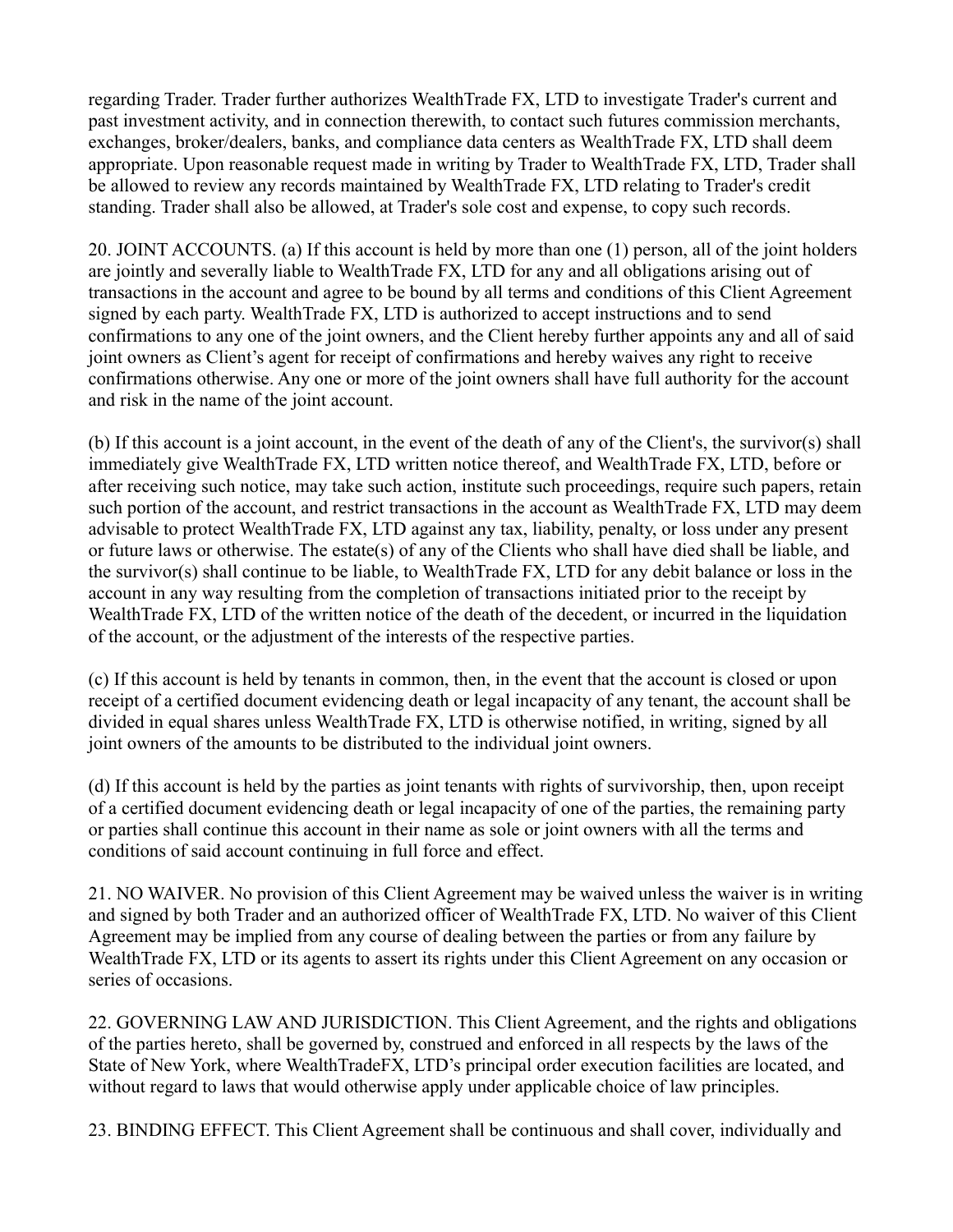collectively, all accounts of Trader at any time opened or reopened with WealthTrade FX, LTD irrespective of any change or changes at any time in the personnel of WealthTrade FX, LTD or its successors, assigns, or affiliates. This Client Agreement including all authorizations, shall inure to the benefit of WealthTrade FX, LTD and its successors and assigns, whether by merger, consolidation or otherwise, and shall be binding upon Trader and/or the estate, executor, trustees, administrators, legal representatives, successors and assigns of Trader. Trader hereby ratifies all transactions with WealthTrade FX, LTD affected prior to the date of this Client Agreement, and agrees that the rights and obligations of Trader in respect thereto shall be governed by the terms of this Client Agreement.

24. TERMINATION. This Client Agreement shall continue in effect until termination, and may be terminated by Trader at any time when Trader has no open Spot currency position(s) and no liabilities held by or owed to WealthTrade FX, LTD upon the actual receipt by WealthTrade FX, LTD at its home office of written notice of termination, or at any time whatsoever by WealthTrade FX, LTD upon the transmittal of written notice of termination to Trader; provided, that such termination shall not affect any transactions previously entered into and shall not relieve either party of any obligations set out in this Client Agreement nor shall it relieve Trader of any obligations arising out of any deficit balance.

25. ACCOUNT TRANSFER AND ASSIGNMENT. Trader authorizes WealthTrade FX, LTD to transfer and assign Trader's account and this Client Agreement to another futures commission merchant or an affiliate thereof or any other legal entity. Trader may not transfer or assign this Client Agreement without WealthTrade FX, LTD's prior written consent, any purported assignment by Trader is null, void, and ineffective, and WealthTrade FX, LTD need not recognize the purported assignment by Trader.

26. INDEMNIFICATION. Trader agrees to indemnify and hold WealthTrade FX, LTD, its affiliates, employees, agents, successors and assigns harmless from and against any and all liabilities, losses, damages, costs and expenses, including attorney's fees, incurred by WealthTrade FX, LTD arising out of Trader's failure to fully and timely perform Trader's agreements herein or should any of the representations and warranties fail to be true and correct. Trader also agrees to pay promptly to WealthTrade FX, LTD all damages, costs and expenses, including attorney's fees, incurred by WealthTrade FX, LTD in the enforcement of any of the provisions of this Client Agreement and any other agreements between WealthTrade FX, LTD and Trader. Furthermore, WealthTrade FX, LTD shall NOT be held liable and is released from all claims and losses incurred in such regard if (and to the extent that) the claim or loss was caused or contributed to by (a) Trader's Conduct: The actions or omission to act on the part of Trader or Authorized Persons (b) Forged Signature: Forged or unauthorized signatures on any document in connection with the Trader's account or this Client Agreement; (c) Malfunctions: System malfunction, equipment failure (whether Trader's or WealthTradeFX, LTD's equipment), system interruption or system unavailability; (d) Delay: Delays, failure or errors in implementing any instruction; and (e) Information: Inaccurate or incomplete instructions received by WealthTradeFX, LTD from Trader. Additionally, Trader agrees to indemnify and hold WealthTradeFX, LTD, its affiliates, employees, agents, successors and assigns harmless from and against all liabilities, losses, damages, costs and expenses, including attorneys fees resulting from use of programmable trading systems, whether built by Trader himself or by any third party and executed on or using the WealthTrade FX, LTD Trading Station or any other trading platform offered by WealthTrade FX, LTD.

27. CROSS TRADE CONSENT. The undersigned hereby acknowledges and agrees that a situation may arise whereby an officer, director, affiliate, associate, employee, bank, bank employee or dealer associated with WealthTrade FX, LTD, or WealthTrade FX, LTD itself, may be the opposing principal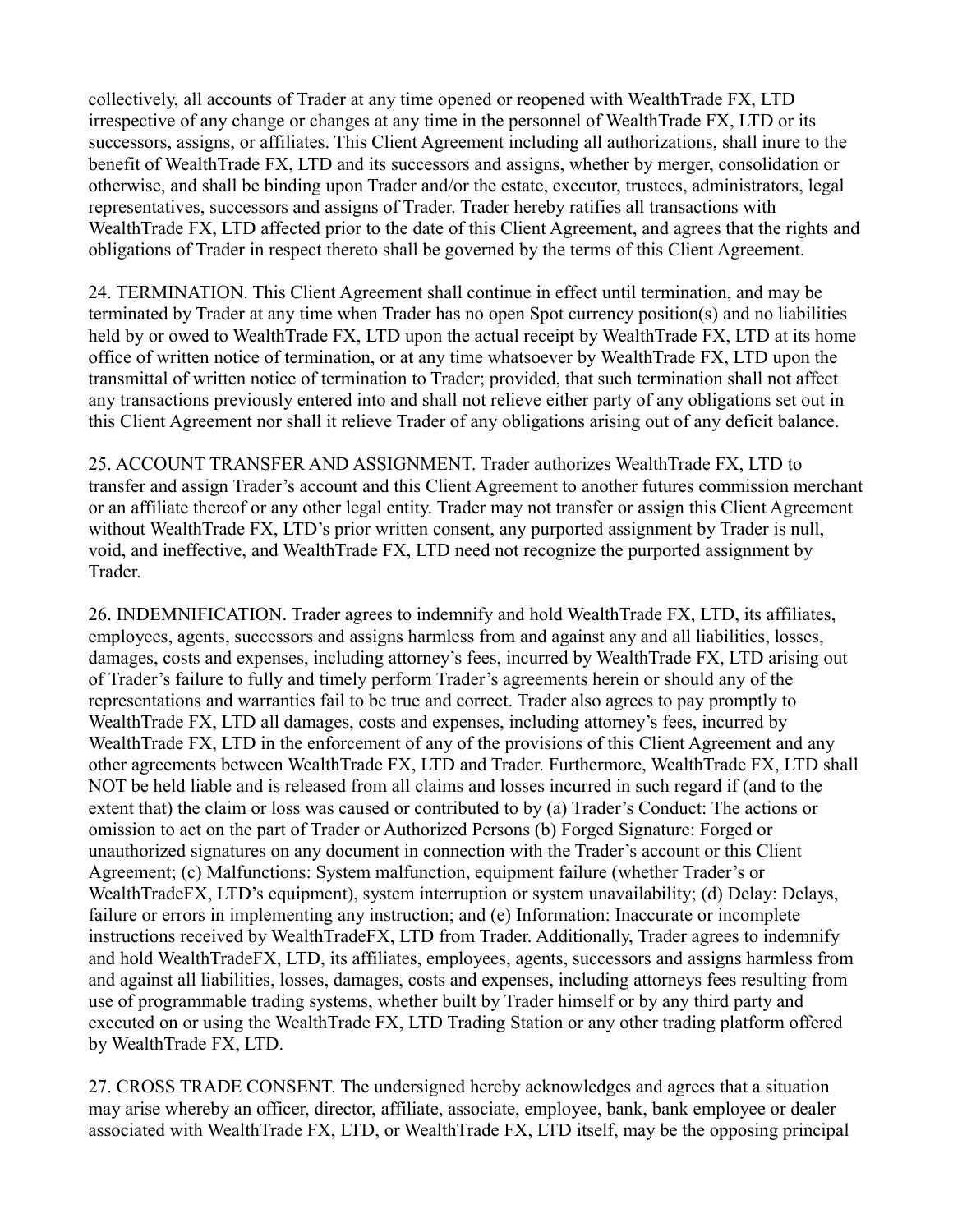or broker for a trade entered for the undersigned's account. The undersigned hereby consents to any such transaction, subject to the limitations and conditions, if any, contained in the Rules or Regulations of any bank, institution, exchange or board of trade upon which such buy or sell orders are executed, and subject to the limitations and conditions, if any, contained in any applicable Regulations of the Commodity Futures Trading Commission, National Futures Association, United States Federal Reserve or other regulatory agency.

28. TERMS AND HEADINGS. The term "WealthTrade FX, LTD" shall be deemed to include WealthTrade FX, LTD, its divisions, its successors and assigns; the term "home office" is WealthTrade FX, LTD, LLC, Financial Square, 32 Old Slip, 10th Floor, New York, NY 10005 USA; the term "Trader" shall mean the party (or parties) executing the Client Agreement; and the term "Client Agreement" shall include all other agreements and authorizations executed by Trader in connection with the maintenance of Trader's account with WealthTrade FX, LTD regardless of when executed. The paragraph headings in this Client Agreement are inserted for convenience of reference only and are not deemed to limit the applicability or affect the meaning of any of its provisions.

29. ACCEPTANCE. This Client Agreement shall not be deemed to be accepted by WealthTrade FX, LTD nor become a binding contract between Trader and WealthTrade FX, LTD until approved by WealthTrade FX, LTD home office.

30. CONSENT TO JURISDICTION AND VENUE. Trader, in order to induce WealthTrade FX, LTD to accept this Client Agreement, and for other good and valuable consideration, the receipt and sufficiency of which is hereby acknowledged, hereby agrees to the following: (a) Any judicial, administrative action or proceeding, including but, not limited to, arbitration (as provided for in the section "Arbitration Agreement" below) arising directly or indirectly hereunder or in connection with the transactions contemplated hereby, whether brought by Trader or WealthTrade FX, LTD, shall be held, at the sole discretion of WealthTrade FX, LTD within New York County, State of New York exclusively. Trader consents and submits to, and waives any and all objections Trader may have to such venue, and further agrees to waive and forego any right Trader may have to transfer or change the venue of any action or proceeding encompassed hereby; and, (b) Trader consents and submits to the jurisdiction of any local, state or federal court located within New York County, State of New York in any action or proceeding arising directly or indirectly hereunder or in connection with the transaction hereby, whether brought by Trader or WealthTrade FX, LTD.

31. RECORDINGS. Trader agrees and acknowledges that all conversations regarding Trader's account(s) between Trader and WealthTrade FX, LTD personnel may be electronically recorded with or without the use of an automatic tone-warning device. Trader further agrees to the use of such recordings and transcripts thereof as evidence by either party in connection with any dispute or proceeding that may arise involving Trader or WealthTrade FX, LTD. Trader understands that WealthTrade FX, LTD destroys such recordings at regular intervals in accordance with WealthTrade FX, LTD's established business procedures and Trader hereby consents to such destruction.

32. MODIFICATIONS TO THE CLIENT AGREEMENT. WealthTrade FX, LTD reserves the right to change the terms and conditions of this Client Agreement from time to time, and at any time, with or without notice to Trader, by posting such changes on the www.WealthTrade FX, LTD.com website. Trader is responsible for regularly reviewing these terms and conditions for any modifications and agrees to be bound by same. Trader may not amend this Client Agreement unless such amendment is in writing and signed by both Trader and an authorized officer of WealthTrade FX, LTD. No oral agreements or instructions to the contrary shall be recognized or enforceable. This instrument and the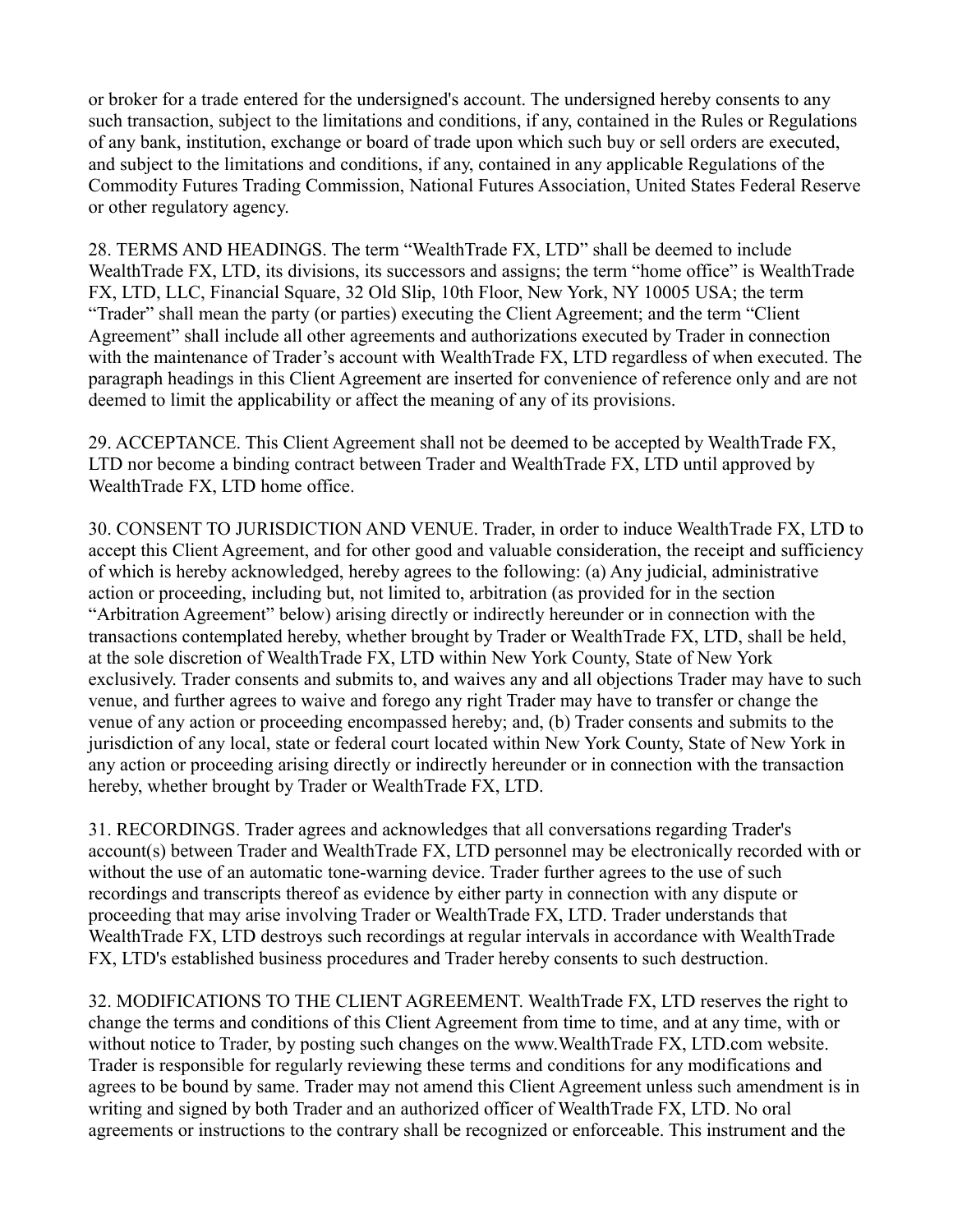attachments hereto embody the entire agreement of the parties, superseding any and all prior written and oral agreements and there are no other terms, conditions or obligations other than those contained herein.

33. ERISA PENSION PLAN PROVISION. Where Client is a plan covered by ERISA (as defined below), Client acknowledges and understands that WealthTrade FX, LTD is only providing services hereunder and is not a plan fiduciary as defined in section 3(21) of the Employee Retirement Security Act of 1974 ("ERISA"), and any rules or regulations promulgated there under. WealthTrade FX, LTD has no discretionary authority or control with respect to Client's purchase or sale of foreign currency and that the furnishing of market recommendations and information by WealthTrade FX, LTD is solely for Client's convenience and does not constitute the exercise of such authority or control; and there is no agreement, arrangement, or understanding between Client and WealthTrade FX, LTD that WealthTrade FX, LTD's recommendations will serve as the primary basis for investment decisions with respect to the assets of Client or that WealthTrade FX, LTD will render individualized investment advice to Client based on the particular needs of Client. Client further represents that it has full power and authority pursuant to governing agreements and otherwise to enter into this agreement and to engage in transactions in foreign currency of the kind contemplated herein.

34. SOFTWARE. Trader, in order to induce WealthTrade FX, LTD to accept this Client Agreement, acknowledges and agrees that WealthTrade FX, LTD makes no warranty whatsoever that any software (the "Software") downloaded onto Trader's computer equipment will be compatible with, or operate without interruption on, Trader's computer equipment, nor does WealthTrade FX, LTD warrant that the Software is or will be uninterrupted, error free or available at all times. You further understand and agree that your download and/or use of the Software will expose you to risks associated with the download and/or use of software that may not be compatible with your computer equipment. You hereby agree to accept such risks, including, but not limited to, failure of or damage to, hardware, software, communication lines or systems, and/or other computer equipment. WealthTrade FX, LTD expressly disclaims any liability with respect to the foregoing, and you agree to fully indemnify, defend and hold harmless WealthTrade FX, LTD from any and all damages, liabilities, losses, costs and expenses that may arise therefrom.

### **FX Agreement**

·All client accounts are a sub-account of one major WealthTrade FX, LTD account.

·All client accounts will have trades executed via WealthTrade FX, LTD accounts and trading lines. ·All client accounts will have margin requirements established by the WealthTrade FX, LTD dealing desk.

·The automated WealthTrade FX, LTD trading system will distribute profits and losses accordingly to all client accounts.

·WealthTrade FX, LTD may establish rules and provisions for client accounts, including but not limited to minimum account size, investment time period, commissions and incentive fees, or any other financial arrangements.

·It is the client's responsibility to find out all necessary information about WealthTrade FX, LTD and ensure that all arrangements are discussed and clearly understood prior to any trading activity. ·It is the client's responsibility to find out all necessary information about a Trading Agent prior to any trading activity, if the account is to be traded by someone other than himself.

·All clients should be aware that guaranteeing any return is illegal. In addition, WealthTrade FX, LTD is not responsible for any claims or assurances made by WealthTrade FX, LTD, its employees and/or associates.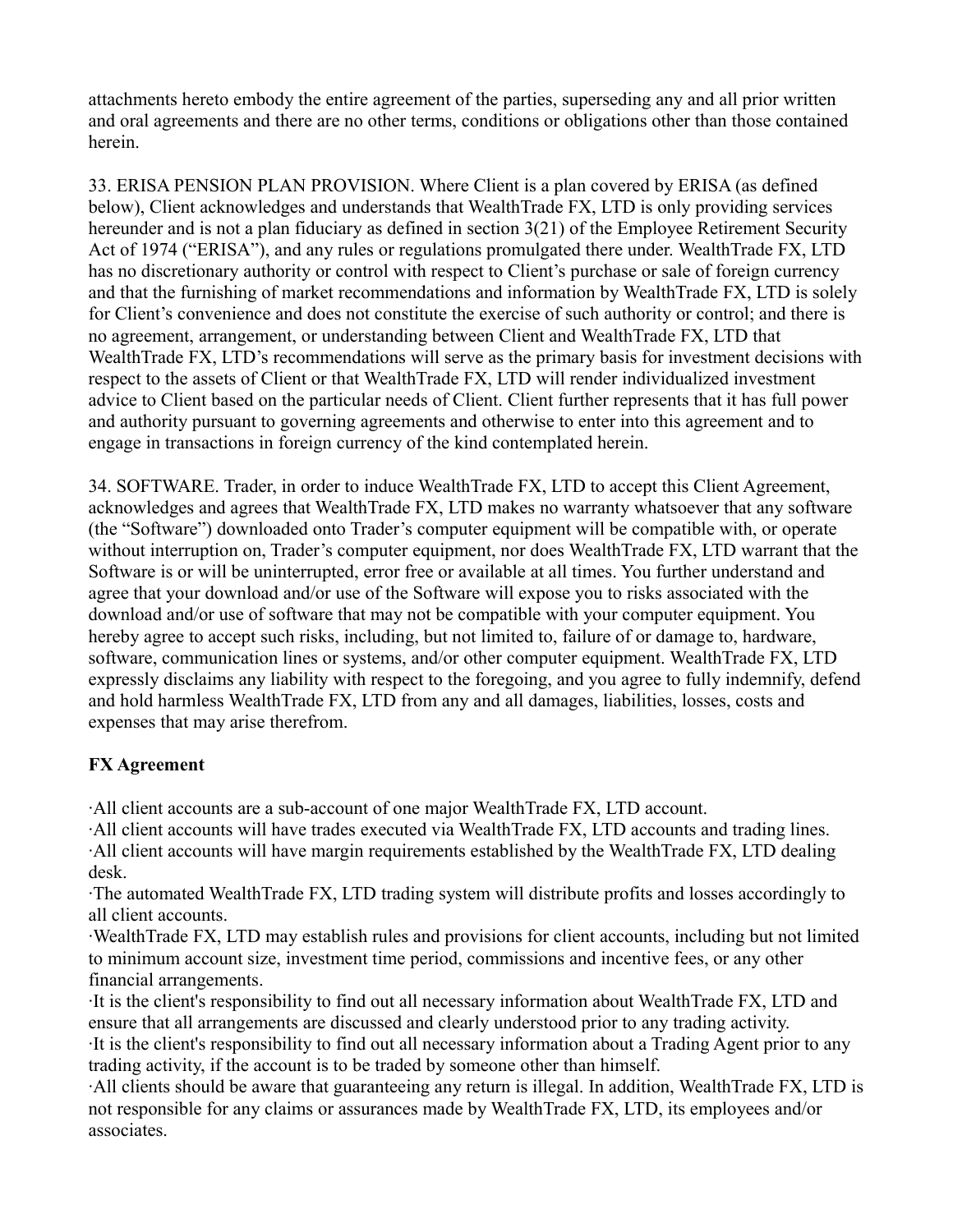·Certified or Cashier's Checks made payable to *WealthTrade FX, LTD*. ·Mailing Address: Please see Website for address information. ·Wire Transfers: Please see Website for wire instructions. ·*Please reference your name on all checks, wire transfers, and correspondence.*

### **Customer Agreements**

By clicking '**Yes**' I herby acknowledge that I have received and understood the Risk Disclosure Statement and all of the following disclosures, statements, and terms.

[Risk Disclosure Statement\\*](http://www.wealthtradefx.com/agreements/riskdisclosure.html) O Yes O No [Notice to Traders and Referral Disclosure\\*](http://www.wealthtradefx.com/agreements/noticetotraders.html)  $\circ$  Yes  $\circ$  No [Trader Agreement and FX Agreement\\*](http://www.wealthtradefx.com/agreements/traderagreement.html)  $\circ$  Yes  $\circ$  No Lending Agreement<sup>\*</sup>  $\circ$  Yes  $\circ$  No [High Risk Investment Notice\\*](http://www.wealthtradefx.com/agreements/highriskinvestmentnotice.html)  $\circ$  Yes  $\circ$  No Social Security or Tax ID Certification  $\&$  Backup Withholding Statement\*  $\circ$  Yes  $\circ$  No [Concent to Jurisdiction and Venue\\*](http://www.wealthtradefx.com/agreements/consenttojuristdictionandvenue.html)  $\circ$  Yes  $\circ$  No [Authorization to Transfer Funds](http://www.wealthtradefx.com/agreements/authorizationtransferfunds.html) and [Consent to Electronic Signature\\*](http://www.wealthtradefx.com/agreements/consenttoelectronicsignature.html)  $\circ$  Yes  $\circ$  No [Concent to Electronic Transmission of Confirmations and Account Statements\\*](http://www.wealthtradefx.com/agreements/consenttoelectronicsignature.html) O Yes O No [Arbitration Agreement\\*](http://www.wealthtradefx.com/agreements/arbitration_agreement.html)  $O$  Yes  $O$  No [No Dealing Desk Disclosure\\*](http://www.wealthtradefx.com/agreements/nodealingdisclosure.html)  $\circ$  Yes  $\circ$  No

I understand that by clicking "**I Agree**" following this notice, I am providing written instructions to WealthTrade FX, Ltd under the Fair Credit Reporting Act authorizing WealthTrade FX, Ltd to obtain information from my personal credit profile or other information from Experian. I authorize WealthTrade FX, Ltd to obtain such information solely to confirm my identity and to avoid fraudulent transactions in my name.

### **I Agree**

I hereby represent that the information provided by me contained herein is true and correct. I further represent that I will notify WealthTrade FX, Ltd of any material changes in writing. WealthTrade FX, Ltd reserves the right, but has no duty, to verify the accuracy of information provided, and to contact such bankers, brokers, and others as it deems necessary.

By submitting below, I acknowledge that this is a legally binding contractual agreement. I have read it carefully, and by submitting this agreement application, I agree to be bound by every term and condition, including the items listed above. No modification of this agreement is valid unless accepted by WealthTrade FX, Ltd in writing. I confirm that I have downloaded a full set of account documents from your website and I have not made any alterations or deletions to this agreement or any such documents from the original forms posted on the website. In the event that there are any alterations or deletions to this agreement or any such documents such alteration and deletions shall not be binding on you and said original forms shall govern Trader account relationship with WealthTrade FX, Ltd.

 $\Box$  I have read, understood and accept the: [Privacy Policy](http://www.wealthtradefx.com/privacy.php)